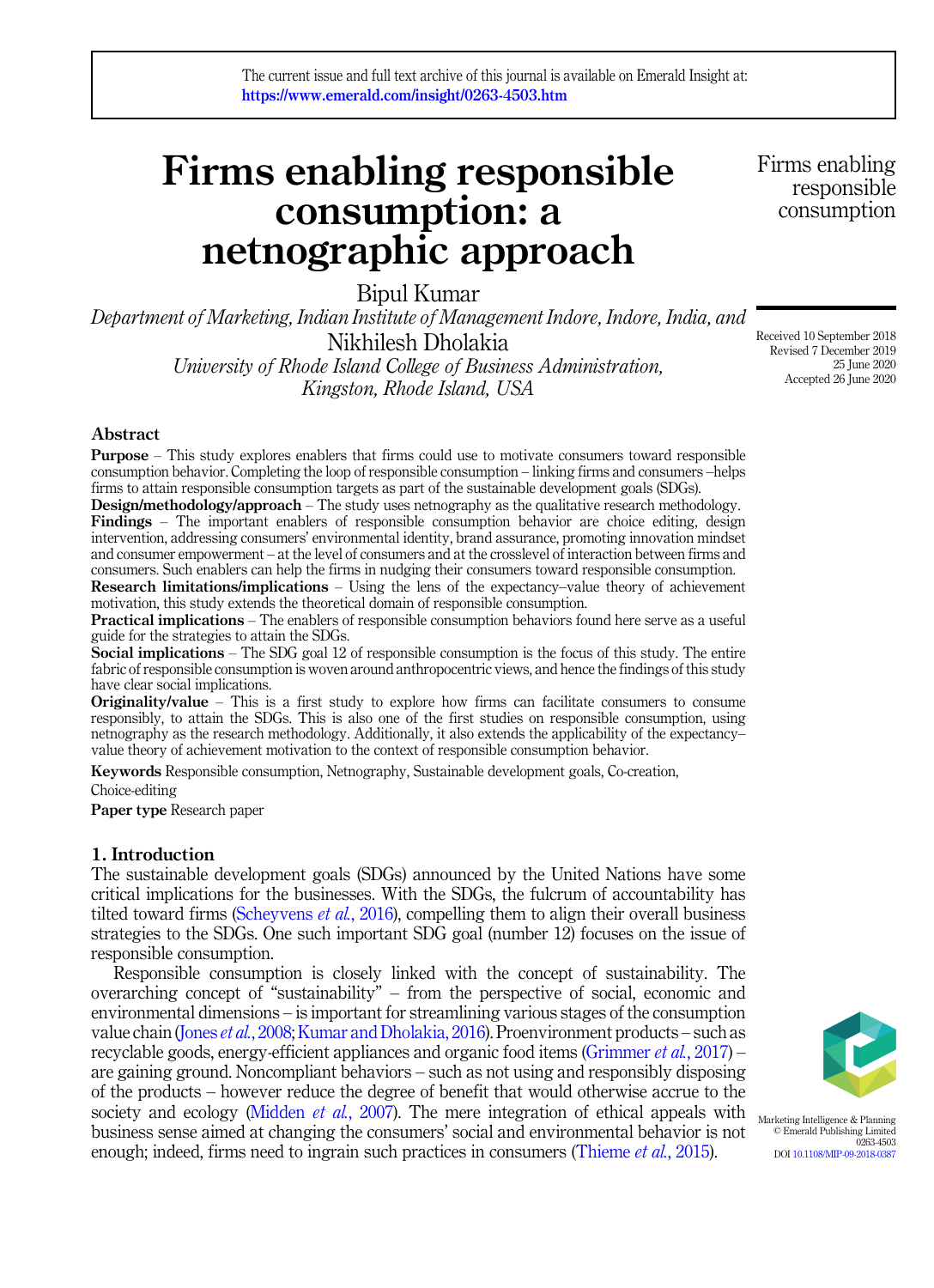Firms may innovate their production process in line with the SDGs and introduce sustainable products in their overall portfolio. Irresponsible consumption of such products, however, negates these efforts (Driscoll and Starik, 2004). The challenge is to create a synergy between firms' efforts to attain their sustainable development goal (SDG) of responsible consumption and their proper execution. To complete the loop of responsible consumption, firms also need to nudge their consumers toward responsible behaviors (Thøgersen and Zhou, 2012). Such behavior changes would enable consumers to complement the efforts of firms in implementing their SDG goals.

This study uses netnography as a methodological approach to explore some enablers that firms may adopt to help their consumers in moving toward responsible consumption behaviors. As per the Cambridge dictionary, we define enablers as "something or someone that makes it possible for a particular thing to happen or be done." The key enablers of behavior toward responsible consumption – conceptualized and mentioned in the theoretical framing in this study – help in understanding this complex aspect both at the consumer level and at the crosslevel of firm–consumer interaction. The proposed theoretical framing using the expectancy–value theory of achievement motivation (Wigfield and Eccles, 2000) is exploratory, but it helps enhance theoretical and managerial insights on the subject.

The next section of this paper provides a literature review of the sustainable development goals (SDGs) and responsible consumption behavior and identifies the research question. The subsequent sections discuss the theoretical underpinning, methodology and sampling, followed by a section on analysis and interpretation. Next, we discuss the theoretical contribution of this study in terms of the expectancy–value theory of achievement motivation. The paper concludes with the managerial and policy implications followed by the concluding observations, limitations and directions for future research.

#### 2. Literature review and research question

#### *2.1 Sustainable development goals (SDGs)*

Following the millennium development goals (MDGs), in 2014, the members of the United Nations proposed a comprehensive set of SDGs, with the timeframe of 2015–2030 (Le Blanc, 2015). There are 17 goals and 169 targets that set the agenda for sustainable development under the realm of economic growth, social inclusion and environmental protection (Stafford-Smith *et al.*, 2017). Sustainable development expects participation from various stakeholders and requires broadened perspectives with the idea of aligning similar and sometimes conflicting values and goals (Robert *et al.*, 2005). In an SDG, the focus on economic development and environmental protection was enhanced by including anthropocentric and ecocentric views encompassing social and human development (Robert *et al.*, 2005).

Some SDGs such as the goal 6 on clean water and sanitation and the goal 7 on affordable and clean energy focus directly on the environment and society. The SDG goal 12 addresses responsible consumption, the focus of this study.

#### *2.2 Responsible consumption behavior*

In this study, responsible consumption is conceptualized as the behavior exhibited by consumers "who purchase products and services perceived to have a positive (or less negative) influence on the environment or who patronize businesses that attempt to effect related positive social change (Roberts, 1993, p. 140)".

The concept of consumer responsibility (see, e.g. Quazi*et al.*, 2016) provides some valuable leads to understand responsible consumption behavior. Giesler and Veresiu (2014) link responsible consumption to increased awareness of the social and environmental issues related to the consumption decision. Aspects of responsible consumption include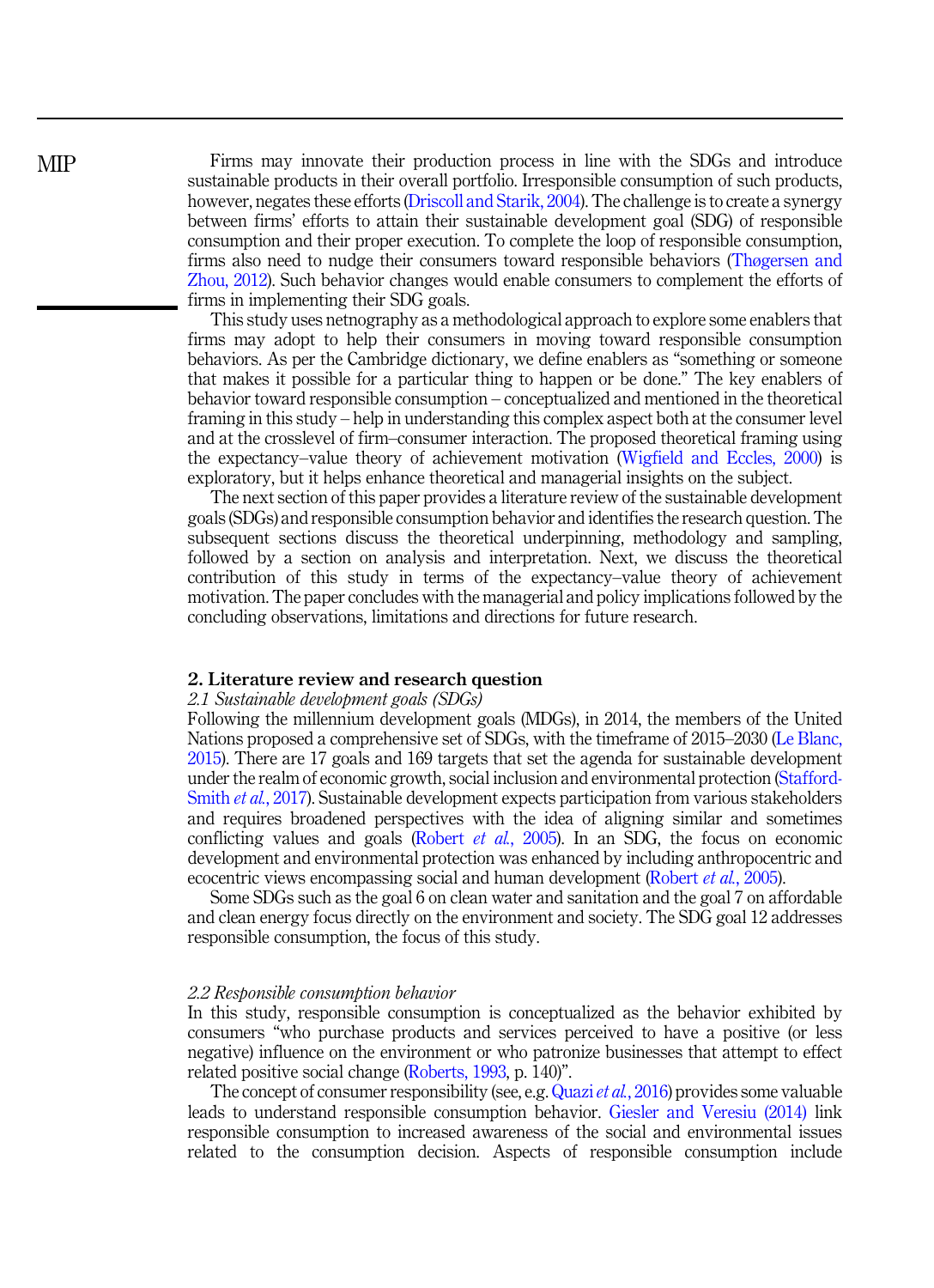environmental activism (Dietz *et al.*, 1998), private or in-built behavior such as efficiency-Firms enabling related behavior (Black *et al.*, 1985), buying behavior for organic produce and recycling behavior (Dietz *et al.*, 1998), behavior related to financial sacrifices for environment (Stern *et al.*, 1999), sympathy for environmental concern (Allen and Ferrand, 1999), altruistic behavior (Kumar, 2016) and emotional affinity toward nature (Kals *et al.*, 1999). Research on the broad and specific enablers of consumers' behavior toward responsible consumption, however, is limited barring a few works like environmental behavior as manifestation of cultural bias (Kumar *et al.*, 2017) and emotional affinity toward nature (Kals *et al.*, 1999).

This study also delves into the behavior change theories and models that firms may use to enable their consumers to consume responsibly. These include the operant learning theory by Skinner (1953), the social cognitive theory by Bandura (1986) and the social ecology model by Stokols (1992). The literature review also probes anticonsumption literature to understand some other factors. Although the aspects of the anticonsumption behaviors emanate from the context-specific factors like consumer resistance (Penaloza and Price, 1993), brand avoidance (Thompson and Arsel, 2004) and voluntary simplicity (Shaw and Newholm, 2002), consumers' intrinsic motivation and subsequent decision-making process also play an important role in shaping such behaviors. Most of the research literature deals with understanding of the self-enabled proresponsible consumption behaviors. There is little or no focus on how *firms* may enable their consumers to change their behavior toward responsible consumption.

In understanding how firms may empower consumers toward responsible consumption behavior, the literature on cocreation holds some relevance. Cottam and Leadbeater (2004) note that cocreation takes place when consumers are involved at each level of the value chain. It is based on consumers getting involved and shaping their as well as firms' prospects. Cocreation could facilitate innovation via networks between firms and consumers (Cottam and Leadbeater, 2004). The involvement and expertise of the consumers could cocreate highquality, unique experiences and products that provide a competitive edge to firms (Prahalad and Ramaswamy, 2004). There are rising instances of firms and consumers joining hands for cocreation of mutually beneficial activities (Cova *et al.*, 2011). Looking holistically, the realm of responsible consumption offers marketers a win-win situation wherein the value cocreation may attain the center stage as per the normative ethos of marketing (Vargo and Lusch, 2004). The literature on cocreation of responsible consumption, however, is scant. Based on these literature streams and their gaps, we now turn to our core research question.

# *2.3 Research question*

To address the research gaps noted so far, we seek to answer the following research question (RQ):

*RQ1.* What are some enablers that firms may consider in facilitating their consumers toward responsible consumption behavior?

#### 3. Theoretical underpinning

In this study, the theoretical underpinning of the enablers of behaviors toward responsible consumption is provided by the expectancy–value theory of achievement motivation (Wigfield and Eccles, 2000). This theory holds that, given the situational context, the personal belief about the ability to excel in a given scenario drives the individuals based on the value assigned by them (Atkinson, 1957).

According to Atkinson (1957), expectancies are the anticipations made by individuals about their performance, and value is the relative attractiveness of success or failure in a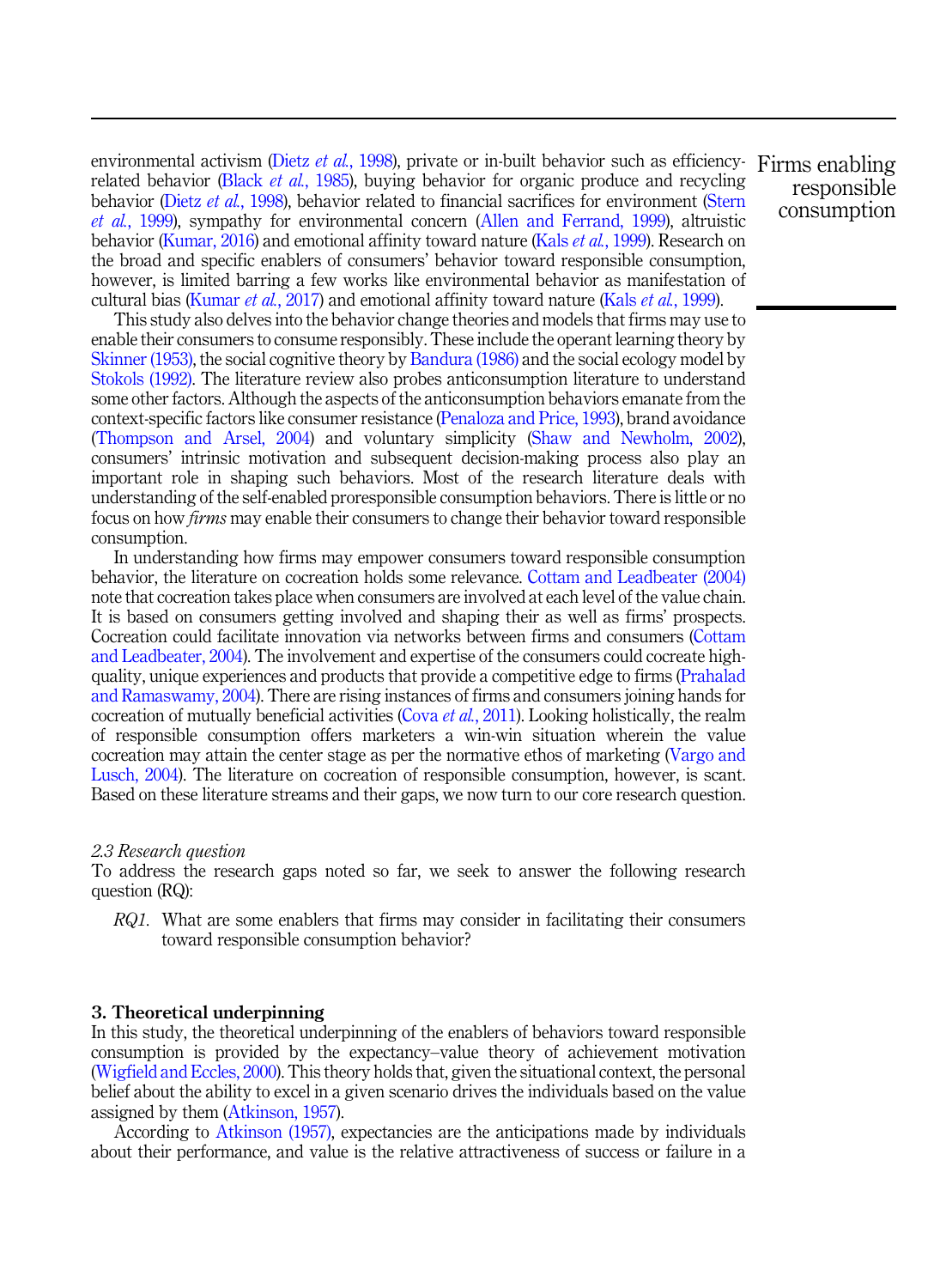MIP

context (Wigfield, 1994). Literature mentions that the expectancies for success, the related values and belief about the achievements act as mediating factors in a given scenario (Wigfield, 1994; Wigfield and Eccles, 2000). In a specific context, beliefs of individuals related to a task such as their ability, perceived level of difficulty in accomplishing the task, personspecific goals and affective memories do influence expectancies and values. In addition to such factors, the past experiences of the individuals and other socialization processes also act as influencers (Wigfield and Eccles, 2000).

In sustainability studies, there is an extensive use of this theory, e.g. sustainable consumption (Phipps *et al.*, 2013), understanding students' motivation to engage in sustainable engineering (McCormick *et al.*, 2015) and proenvironmental behavior of young travelers (Kiatkawsin and Han, 2017). Here, by focusing on firms' actions to nudge responsible consumer behavior, we extend the realm of the expectancy–value theory of achievement motivation.

# 4. Methodology and sampling

#### *4.1 Methodology*

We employed netnography to explore our research question. Netnography has increasingly been used as a significant qualitative research methodology in social science research (e.g. Maclaran and Catterall, 2002)."Netnography adapts ethnographic research techniques to study the cultures and communities that are emerging through computer-mediated communications" (Kozinets, 2002, p. 62). This methodology relies on information available online in the public domain and interprets its meaning in the context under consideration (Kozinets, 2002).

Netnography helps in studying the online discourse in virtual communities comprising various actors who assert social power and discuss their viewpoints and narratives that carry broader meaning for the audience (Langer and Beckman, 2005). Netnography is faster and less costly in comparison to other methods (Kozinets, 2002). It primarily centers around the observation of textual data, and content analysis helps in the next stage in coding and the subsequent analysis (Langer and Beckman, 2005). As issues related to responsible consumption and sustainability are complex by nature – involving various actors – netnography may facilitate knowing their viewpoints and forming a holistic picture. Other qualitative research methods, such as interviews and focus groups, have some limitations like the reluctance of respondents to reveal everything (Elliott and Jankel-Elliot, 2003). Research methods involving verbatims such as netnography are useful in understanding the private nature of the experience of the respondents who may be reluctant in expressing themselves in interviews (Caru and Cova, 2008). As explicit online views preexist, netnography is an apt methodology for this study.

Issues of interest in this study were the enablers of consumer behaviors toward responsible consumption, facilitated by the firms. After the identification of candidate online communities, netnography requires the suitability of the forums and groups based on the criteria like presence of a segment, topic or group that is focused and oriented toward the relevant research question. The subsequent requirements of netnography include looking at the reasonable online traffic to ensure the sufficient number and range of postings of interest.

For this study, netnography provides an additional advantage: global forums exist where online communities interact worldwide and discuss issues like responsible consumption. As suggested by Kozinets (2002), our first step – the entree – was driven by the specific research questions and the identification of the online forums and by the relevance of the discussions to the questions of interest.

#### *4.2 Sampling and data collection*

Our epistemic goal was to outline a digital netnographic field that is wide and varied. We set a decade-long time frame from January 2010 to August 2019. We selected online platforms such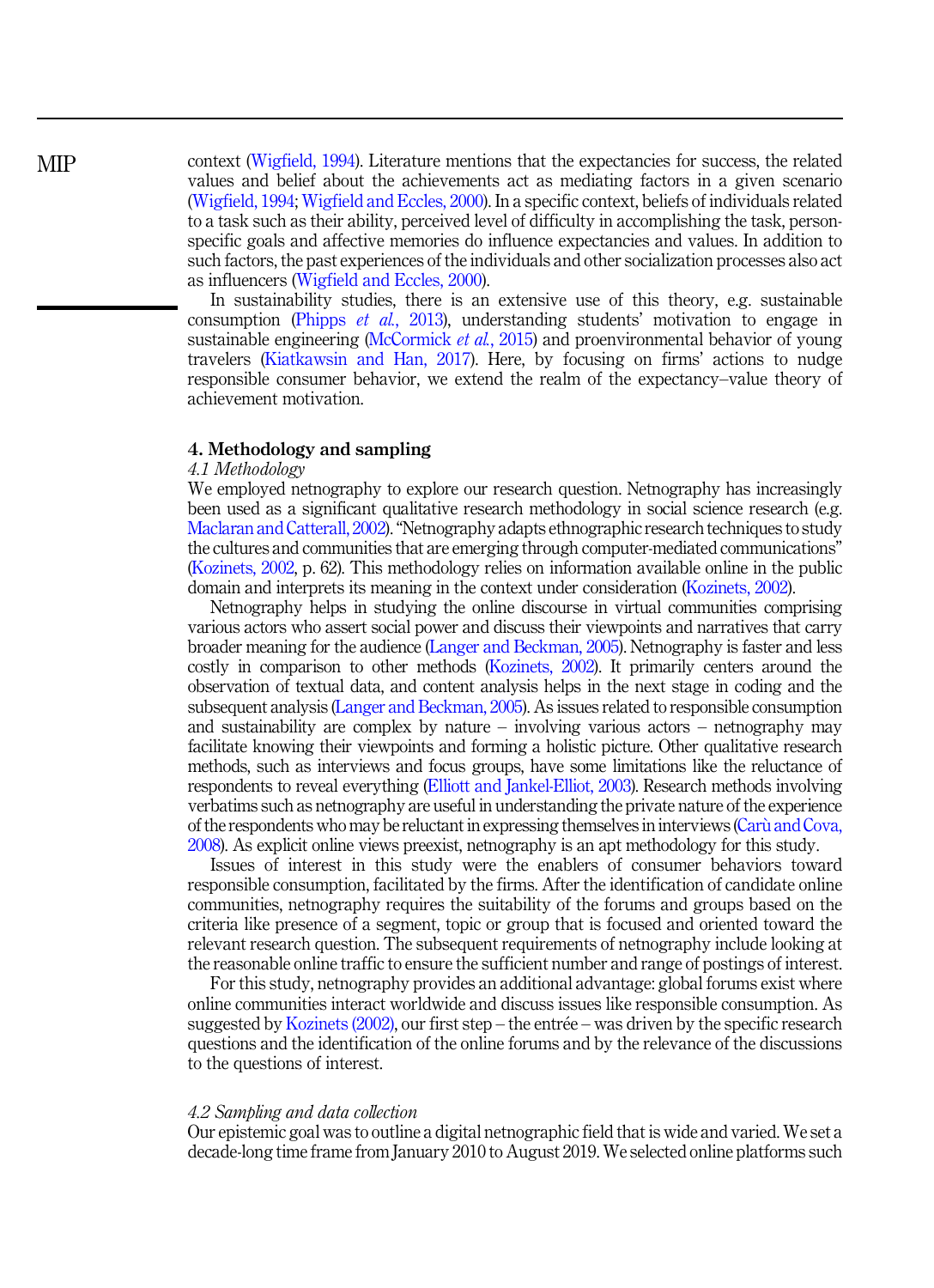as websites, blogs, Facebook pages, Twitter handles, LinkedIn groups and other sites Firms enabling discussing the responsible consumption behavior. Keywords "responsible consumption", "behavior for responsible consumption", "drivers of behavior for responsible consumption", "firm and responsible consumption", "sustainable development" and "sustainability" were initially used for selecting the online platforms. As part of the guidelines, we looked at the relevant online platforms where participants not only posted on these topics but also provided comments (Kozinet, 2002). Nonavailability of comments resulted in exclusion of forums or sites. We also excluded sources that contained purely academic literature such as research papers. To include a source in the database, we strived to keep as many diverse views as possible, including firms' points of view as well as the viewpoints related to consumers.

After a pilot sampling of many online platforms based on such exclusion/inclusion criteria, we arrived at the list of websites, online forums, blogs, Linkedin groups, Twitter handles and Facebook pages to use in our study. The Table 1 provides details of the netnographic database.

# 5. Analysis and interpretation

The research steps include an analysis of netnographic text to understand and interpret some potential enablers that can be facilitated by firms to help their consumers in moving toward responsible consumption behavior.

We relooked at the data at each stage to examine emerging concepts and grouped them to form first-order categories through the open-coding procedure (Spiggle, 1994). The coded datasets were further explored for similarities and differences for clubbing and separating the emerging concepts as suggested by Spiggle (1994) and Kozinets (2002). Following Strauss and Corbin (1990), we used the axial coding to establish a relationship within and across first-order categories resulting into smaller number of second-order themes. The process was iterative and consisted of exploring the data set for emerging patterns, along with a backup from literature, to arrive at concrete conceptual themes (Lincoln and Guba, 1985; Kozinets, 2002).

We used the expertise of two independent coders who were not familiar with the study. To ensure consistency, we first briefed the coders on the entire process. Based on the instructions, both coders analyzed the netnographic text and prepared the coding frame. Our intercoder reliability ranged from 85% to 95%, which is acceptable in social science research (Holsti, 1969).

#### *5.1 Enablers of behavior toward responsible consumption at the level of consumers*

Personal as well as situational variables account for a variation in individual behaviors (Ward and Robertson, 1973). This also holds true in the context of behaviors toward responsible consumption. The Table A1 shown in the web appendix depicts the representative interpretive analysis of data to arrive at four aggregate theoretical dimensions that are identified as the enablers of consumer-level behavior toward responsible consumption.

*5.1.1 Choice editing.* The prospect theory introduced the notions of framing and editing in a choice process (Kahneman and Tversky, 1979). Framing consists of putting in place the acts, the contingencies and the potential outcomes in ways that guide the norms and probable expectancies of the decision maker toward particular choice options (Kahneman and Tversky, 1979). Choice editing, on the other hand, deals with the cancellation of some of the components and the elimination of options.

In most consumption scenarios, consumers are flooded with options, often verging on choice overload. Whenever a choice set has options to influence responsible as well as irresponsible consumption behavior, the choice dilemma gets aggravated. An effective way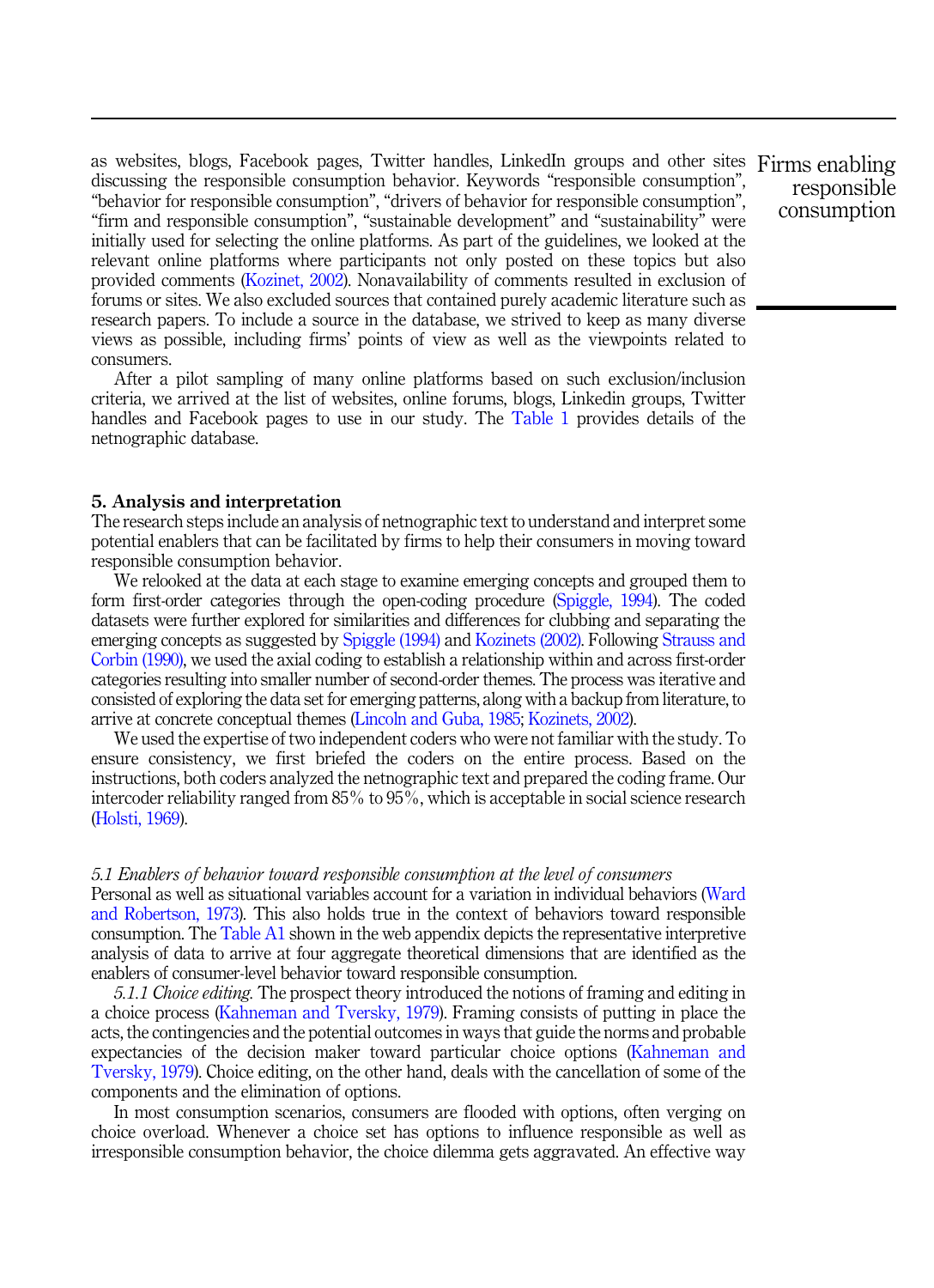| Table 1.<br>Digital sample used in<br>the netnographic study                                                                          |                                                                                               |                                                                                                                |                                                                             | МIР                                                                                                  |
|---------------------------------------------------------------------------------------------------------------------------------------|-----------------------------------------------------------------------------------------------|----------------------------------------------------------------------------------------------------------------|-----------------------------------------------------------------------------|------------------------------------------------------------------------------------------------------|
| Websites / Online Forums                                                                                                              | Blogs                                                                                         | Linkedin groups                                                                                                | Social media platforms<br>Twitter handles                                   | Facebook pages                                                                                       |
| http://www.guardian.co.uk                                                                                                             | http://www.theenvironmentalblog.<br>org                                                       | linkedin.com/groups/3527493/)<br>sustainability (https://www.<br>Behavior change for                           | SDG challenge (https://<br><b>SDGchallenge</b> )<br>twitter.com/            | facebook.com/SRC.Romania/)<br>Consumption (https://www.<br>Society for Responsible                   |
| http://www.theguardian.com/<br>sustainable-business                                                                                   | https://www.forumforthefuture.<br>anglog                                                      | linkedin.com/groups/8536210/)<br>Consumption (https://www.<br>Society for Responsible                          | (https://twitter.com/ejn_<br>Environmental info<br>greencareer)             | facebook.com/Earthwatch/)<br>Earthwatch (https://www.                                                |
| http://www.sustainablebrands.<br>com                                                                                                  | http://www.oxfordmartin.ox.ac.<br>uk/blog                                                     | linkedin.com/company/wbcsd/)<br>development (https://www.<br>WBCSD - world business<br>council for sustainable | SDG Fund (https://twitter.<br>com/JointSDGFund)                             | B Corporation (https://www.<br>facebook.com/bcorporation)                                            |
| www.forbes.com                                                                                                                        | http://www.sustainability.com/<br>blog                                                        | linkedin.com/groups/2069571/)<br>Sustainability (https://www.                                                  | Sustainable Business<br>(https://twitter.com/<br>sbnphila)                  | Consumption and Production<br>(https://www.facebook.com/<br>SDG 12 - Responsible<br>merit360sdg12/)  |
| https://www.greenbiz.com                                                                                                              | http://www.csrwire.com/blog                                                                   | (https://www.linkedin.com/<br>Sustainable Business Lab<br>The Responsible and<br>groups/12033377/)             | Sustainable Development<br>(https://twitter.com/<br>SustDev)                | facebook.com/globalgoalsUN/)<br>Global Goals for Sustainable<br>Development (https://www.            |
| https://www.ketchum.com                                                                                                               | https://www.participatelearning.<br>com/blog/30-ways-to-practice-<br>responsible-consumption/ | Responsible consuming (https://<br>www.linkedin.com/groups/<br>5145604/                                        | twitter.com/Action4SD)<br>Action for Sustainable<br>Development (https://   | Platform (https://www.facebook.<br>UN Sustainable Development<br>com/SustDev/                        |
| https://thefuturescentre.org/<br>fos2019                                                                                              | com/tag/sustainable-consumption/<br>https://planetgeogblog.wordpress.                         | responsible research (https://<br>www.linkedin.com/groups/<br>Sustainability welfare and<br>4405400            | Responsible Consumption<br>and Production (https://<br>twitter.com/RCP2030) | Responsible Consumption (https://<br>www.facebook.com/groups/<br>epa=SEARCH_BOX)<br>3336713400251887 |
| https://grf-spc.weebly.com/                                                                                                           | https://www.manageteamz.com/<br>consumption-production/<br>blog/tag/responsible-              |                                                                                                                | Consumption" (https://<br>twitter.com/SusCoF)<br>"Sustainable               |                                                                                                      |
| https://www.fastcompany.com<br>responsible-consumption-is-<br>https://www.weforum.org/<br>agenda/2019/09/why-<br>everyone-s-business/ | sustainable-development-goals/<br>https://blog.istc.illinois.edu/tag/                         |                                                                                                                |                                                                             |                                                                                                      |
|                                                                                                                                       |                                                                                               |                                                                                                                |                                                                             |                                                                                                      |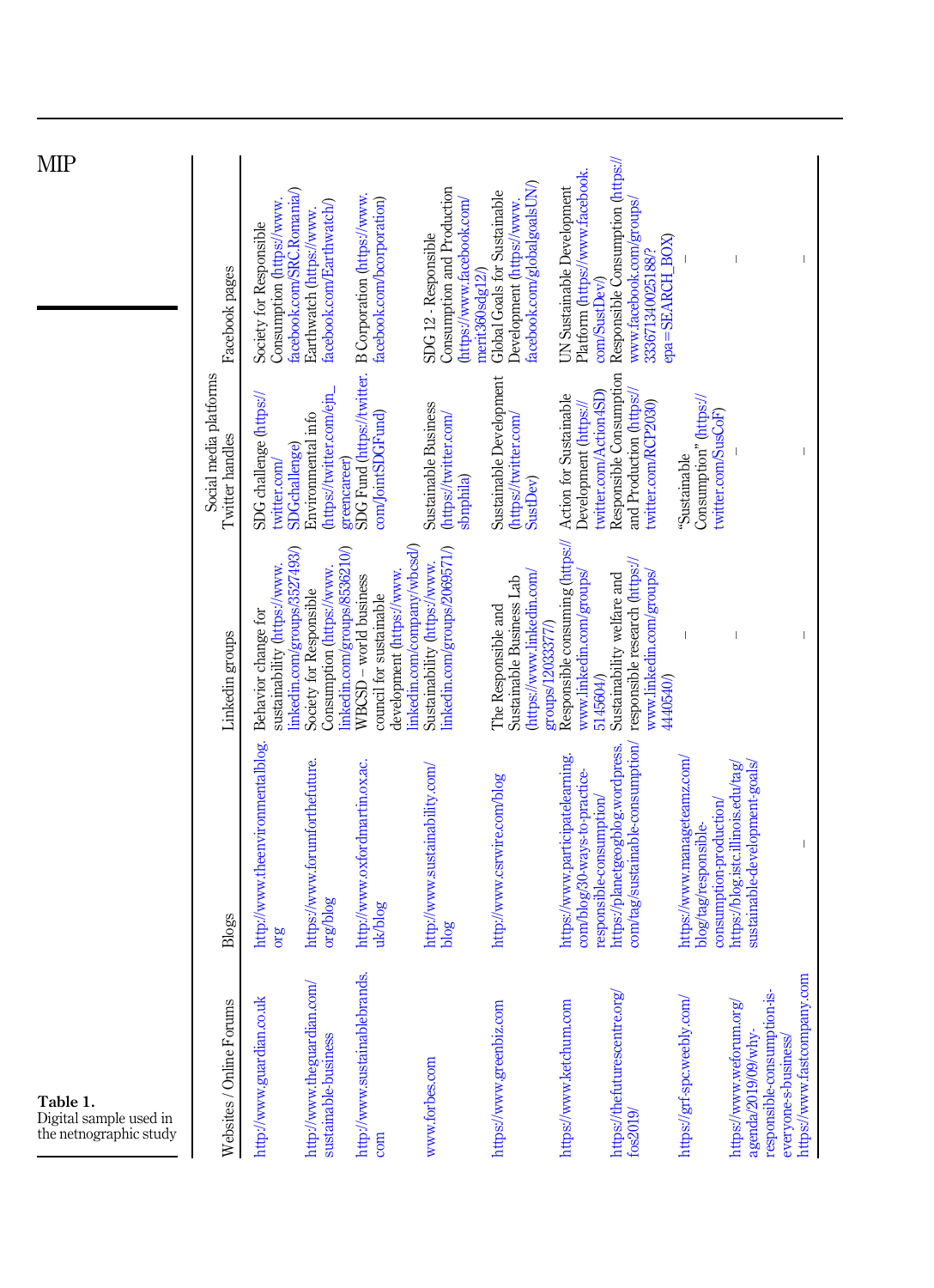to enable the behavior toward responsible consumption is to edit the presented (evoked) Firms enabling choice set and retain only those products and services that help maintain proresponsible consumption behaviors. We found the following online comment illustrating the notion of choice editing quite interesting:

responsible consumption

The citizen does not need to be engaged on every purchase or behavior, for that would be overwhelming, but we then need to accept the role of choice editing in making some decisions on behalf of the consumer. Ikea's recently launched sustainability strategy is a good case, committing to offering only LED lights and energy efficient induction stoves by 2016. [Krantz, an environmental commentator]

Choice editing may not only be effective in guiding the behavior toward responsible consumption but it may also be useful in measuring the impact of availability of products or services that may help toward responsible consumption behavior. One such argument captured in one of the blogs mentioned the following:

Behaviour change interventions also run from the direct (choice editing) to the indirect (persuasion). To reflect choice editing point - it's easier to measure the impact of selling only LED lights than to measure the impact of a campaign to switch those lights out when you leave a room. [Solitaire, a blogger on environmental issues]

A similar kind of notion was also captured in response to one of the online discussion threads:

We should certainly reduce choice - and reduce the onus on consumers to choose. Choice places a considerable cognitive load on us, which not only soaks up a lot of time ... but it also makes you less open to appeals for altruism and pro social behavior. [GuyPChampniss, an environmental commentator].

The emerging advocacy of choice editing, among corporate players and activists, could become an important enabler of behaviors toward responsible consumption from consumers' perspective; and there is theoretical support for choice editing as a way to encourage prosociety choices.

*5.1.2 Design intervention.* Gradually, design – or more specifically sustainable design – has evolved as an effective intervention tool to channel behavior in desired directions. The earlier notion of sustainable design was built on the premises of energy efficiency, but the whole idea has now taken new directions, including a design's ability to alter the usage behavior (Tromp *et al.*, 2011).

Latour (1992) reflected on inscription vs prescription: "inscriptions" require users to act in accordance with intention of the designers, and "prescriptions" deal with the actions allowed by the product. Latour also discussed "subscriptions", namely, how the users construe the prescription. There are several examples of prescriptions – e.g. speed breakers on roads for safe driving, LED bulbs for energy-efficient behavior and automatic sensors on water taps for minimizing water loss – that demonstrate the appropriate design intervention with a view to altering the behavior in a desired manner. One online blog on this aspect mentioned some intriguing arguments:

We will all realise that we must enable behavior change, rather than communicate it; empower rather than persuade; build value in people's lives, rather than plant messages in consumers' heads. Ultimately, we need to design products, services and environments, rather than craft messages, images and campaigns. [Johnson, a behavior change and sustainability professional]

Design intervention facilitates behavior change aided by the design of the product or the facility itself. We believe that there may be a thin-line difference in understanding when the design intervention is perceived synonymous with persuasion without the willingness of the consumers. Firms need to look at empowering the consumers even in the scenario of design intervention so that the consumers could take the onus on themselves. Vivek *et al.* (2014, p. 4)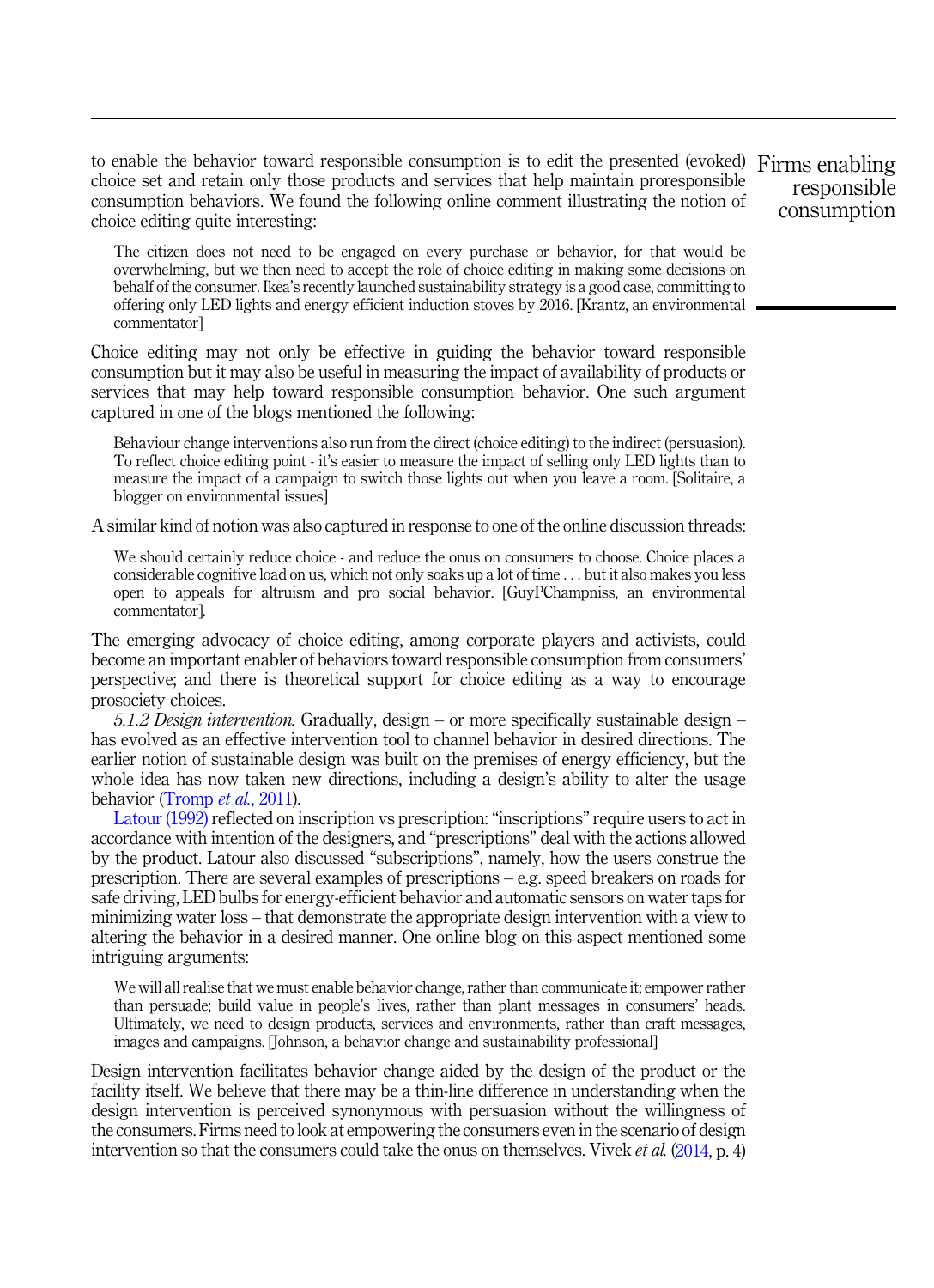defined consumer engagement as "the intensity of an individual's participation and connection with the organization's offerings and activities initiated by either the customer or the organization". Such a community feeling may generate closeness and inculcate a bonding between the consumer and the firm culminating into a sense of empowerment (Vivek *et al.*, 2014). Essentially, firms need to engage the consumers so that consumers could be empowered for whatever actions they take. This online posting underscores the importance of consumer engagement aided by design intervention in the context of responsible consumption:

In the future, those brands that take the lead, engage the consumers and drive the growth will be those that understand sustainability as a design challenge, rather than a communications problem. [Johnson, a behavior change and sustainability professional]

Behavior can be discussed under the realm of collective and individual concerns. In the context of responsible consumption, a collective concern, for example, can be to use the environmentfriendly public transport rather than the individual commuting systems.The individual concern, on the other hand, could be the comfort and convenience of commuting. A successful design may show its potential by bridging the gap between the two types of concerns, and that is where the acumen of the designer plays a vital role in addressing conflicting situations (Tromp *et al.*, 2011). Several online postings, such as this one, emphasized the important role played by design intervention in shaping consumers' behavior toward responsible consumption:

People do not set out to "use energy" or "generate waste". It's a side effect of solving everyday problems, meeting needs for warmth, comfort, light, cooking, cleaning, entertainment, and so on. If we (as designers) can offer people solutions to these needs in ways which (1) are better for them in some way, and (2) do so sustainably, then I reckon it's possible to replace the existing model through being better. [Locton, a columnist on sustainable design]

Such discussion clearly highlights the role of design intervention as a prominent enabler of behavior toward responsible consumption.

*5.1.3 Addressing consumers*' *environmental identity.* Environment identity is defined as "the meanings that one attributes to the self as they relate to the environment" (Stets and Biga, 2003, p. 406). Extant research provides enough evidence that a person's reflection of self-identity, for example environmental identity, plays a significant role in shaping particular behaviors, including the proenvironment behaviors such as recycling, green consumerism and environmental activism (e.g. Fielding *et al.*, 2008). One of the online postings opined:

The key to promoting meaningful changes in sustainable behavior – that do more than just pay lip service to tackling climate change – is to nurture and develop a sense of environmental identity or citizenship. [Corner, a sustainability and climate change expert]

As consumption choices evolve, and with ever-changing norms and values, the anchors of self-identity for consumers strive for new meanings amidst puzzling choices and prevailing sense of responsibilities (Beck and Beck-Gernsheim, 2004). This is observable in the following online posting:

Most people do not have a social network with sustainability at its core, but working to develop a group – rather than individual – sense of environmental responsibility and identity should be at the heart of any sustainability campaign. [Corner, a sustainability and climate change expert]

Consumers are often seeking "biographical solutions"to "systemic problems"that could align their self-identity to the consumption choices they make (Beck and Beck-Gernsheim, 2004). Addressing the environmental identity of the consumers by providing such opportunities using different marketing-mix elements may provide them a promising biographical solution to the problem of responsible consumption and also help the firms in closing the loop relevant to SDG on responsible consumption.

**MIP**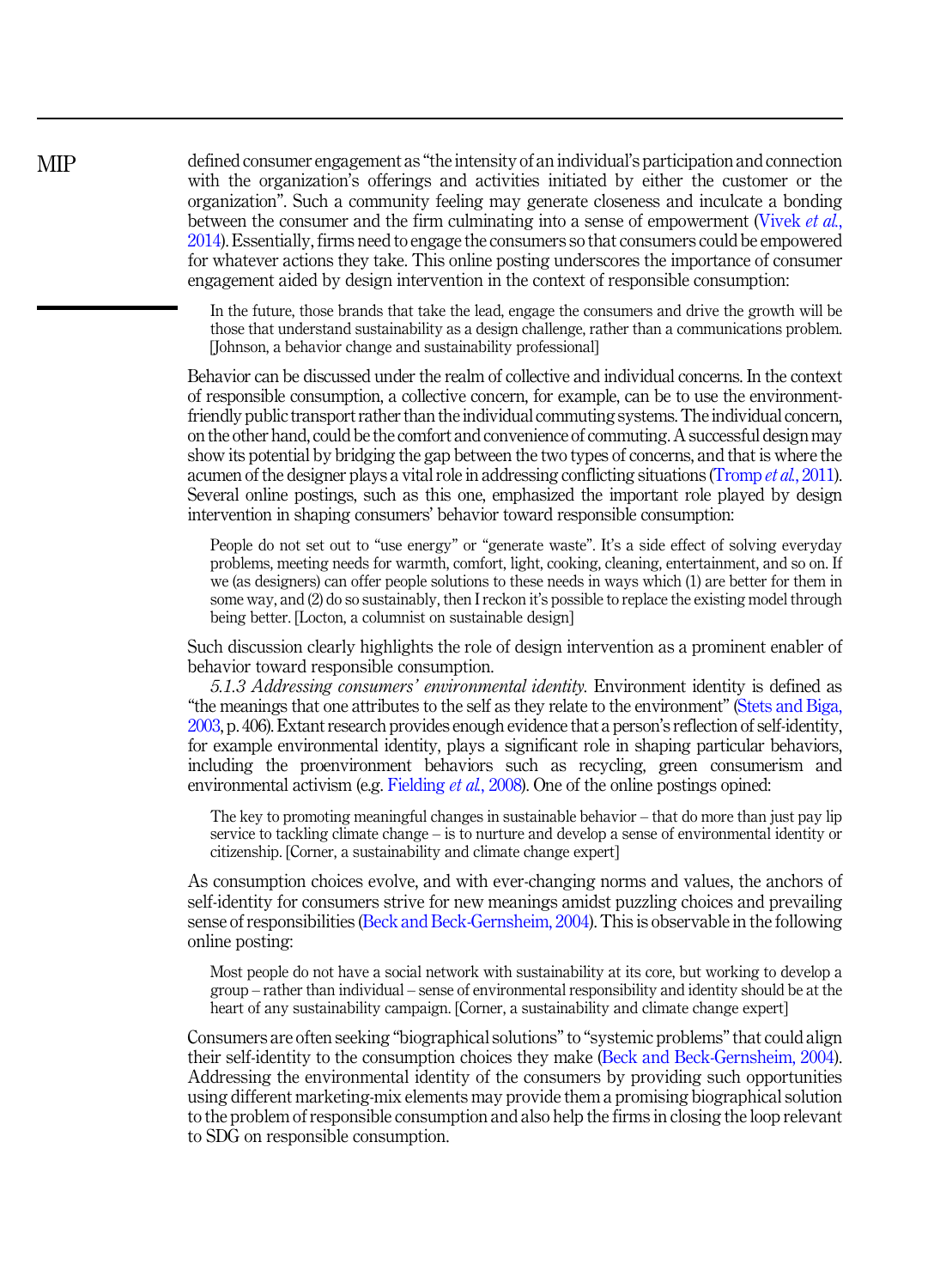*5.1.4 Brand assurance.* Consumer actions typically have underlying costs that may be Firms enabling monetary, temporal and/or emotional in nature. The proresponsible consumption behaviors have many such costs, and consumers need assurance that they are making the correct tradeoffs (Murray *et al.*, 2006). Consumers with a proclivity toward responsible consumption behavior may demand a sense of assurance for their actions. A few brands are already providing such a sense of assurance:

Some brands are already "leveraging" their power to change our behaviours. From Unilever's work on shower behaviours to L'OREAL 's Hairdressers Against AIDS, Patagonia's Don't Buy This Jacket to Max Burger's carbon labeled menu. There's increasing proof that brands can shift consumer habits. [Shea, a sustainability communication expert]

In the overall ecosystem of marketer–consumer interactions, marketers need to show adequate evidence of visibility of their actions to support the behavior toward responsible consumption. Witness, for example, this online posting:

Brands influence our behaviours, our aspirations, our insecurities and even our definition of success and happiness ... Bold, brave and compelling campaigns abound across platforms, proving how aligned companies are with the new environmental and pro-social values of millennials. [Townsend, a sustainability professional].

This again substantiates the larger sense of risk avoidance by the consumers, i.e., the rejection of particular actions could result in low self-esteem, aggravating the negative experience with such behaviors and leading to demotivation (Leary and Baumeister, 2000). In such situations, the firms owning the brand need to play a larger role. The need for such a role was mentioned – rather in a prescriptive tone – in the following:

Brands need to become "transformational" instead of "transactional" by selling "something of social value". [Morgan, A CSR professional].

Waldman *et al.* (1990) noted that the degree of interaction gets enhanced in a transformational scenario because it increases the consciousness of the entities involved by acting beyond mere self-interest. This is also true to some extent in the context of responsible consumption. Moving beyond self-interest and providing a greater sense of assurance to the consumers striving to engage in responsible consumption behaviors may create a real difference. Such an assurance also requires marketers to communicate the essence of behavior change that was aptly captured in this posting:

In some ways, this is the easiest form of behaviour change for brands to engage in. All it requires is a brand to show sustainable behaviours (in the background) when advertising their mainstream product (in the foreground). [Shea, A sustainability communication expert]

The online digital field that we explored points to and emphasizes the role of brand assurance as an important factor at the level of consumers, potentially nudging them toward responsible consumption. If firms could assure and convey the true meaning of responsible consumption through their brands, mapping the brands as "responsible" in the mental positioning of consumers, responsible consumption would follow.

# *5.2 Enablers of behavior toward responsible consumption at the crosslevel of interaction*

In their quest for innovation and value creation, firms seek to identify and prioritize the right set of stakeholders (Tashman and Raelin, 2013). Consumers of course constitute one of the most important stakeholders for a firm. As businesses and consumers play various complementary roles, it makes sense to understand the requirements of each side of the firm– consumer interaction. Armed with multifarious opportunities and with a sense of greater control over consumer rights, contemporary consumers are welcomed by firms that seek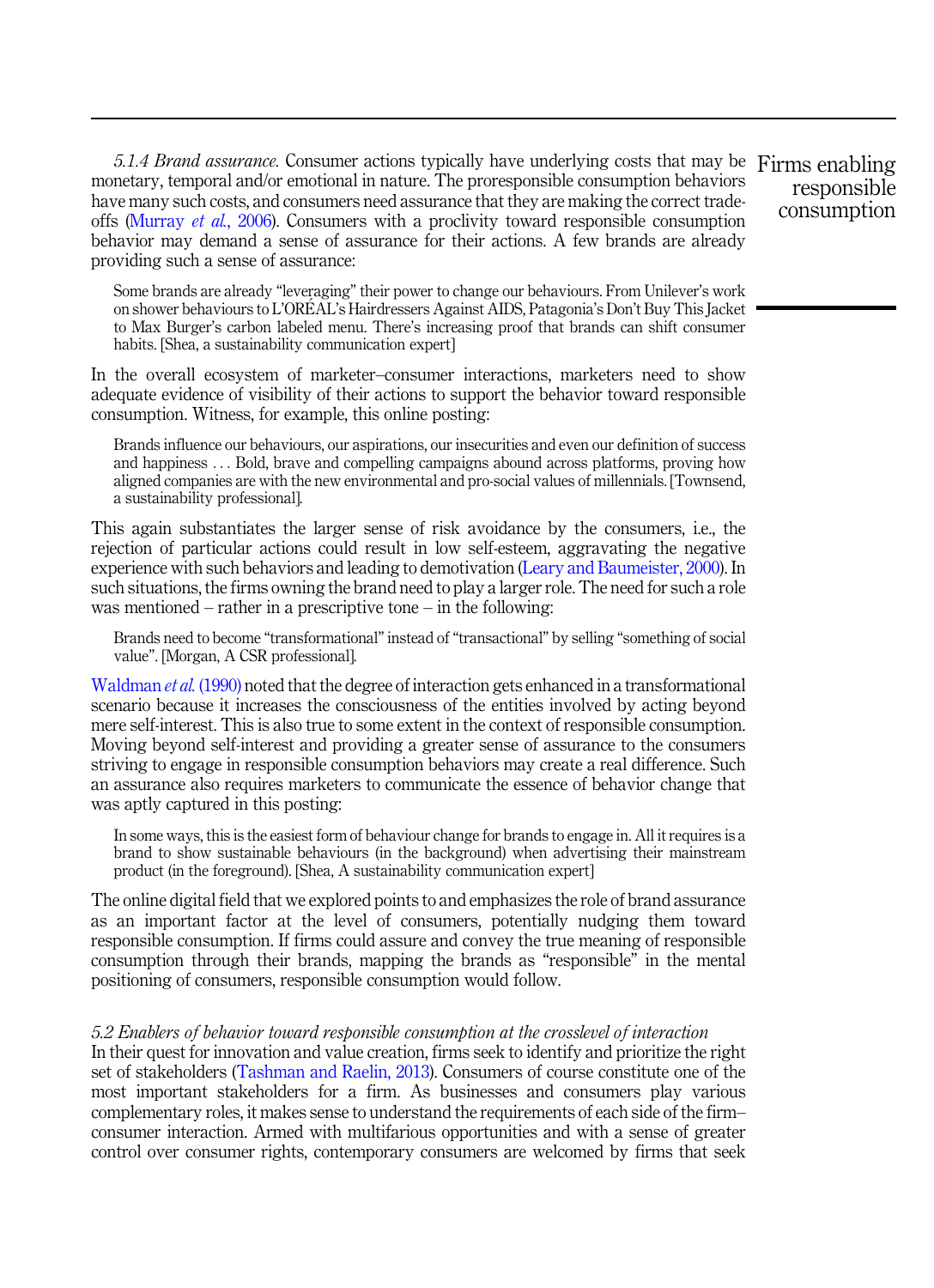consumers' opinions on many strategic business practices such as product design and distribution. Contemporary consumers participate with the firms to cocreate and coextract values, with a larger objective of creating an overall win-win situation for both entities (Prahalad and Ramaswamy, 2004).

Despite noble intentions, however, it is quite challenging to create and sustain a culture in the firms that keeps the fabric of responsible consumption intact. Among many other barriers, lack of resources (e.g., capital, human resource, raw material) constrains the implementation and success of proresponsible consumption actions in firms. By pooling resources on a shared platform, cocreation can aid the transformation toward responsible consumption (Kania and Kramer, 2011).

Based on the literature and the netnographic data set, we found two further key enablers (see the Table A2 in web appendix) that may shape the behavior toward responsible consumption at the crosslevel interaction between firms and consumers.

*5.2.1 Promoting innovation mindset.* Innovation is an important constituent of the knowledge base within the firms, fueling and supporting many strategic actions (Nidumolu *et al.*, 2009). Linked with organizational and technological innovations, sustainability and responsible consumption initiatives could yield significant bottom-line as well as top-line returns. The following post is illustrative:

Consumers are brands' ambassadors, co-creaters of innovative products and active participants in their favorite companies. During the pre-fashion summit, the Sustainable Fashion Academy highlighted that the consumer has also become a producer, a supplier, a seller, a custodian and a style manager. Leveraging on this broadened role, the industry can motivate consumers to act more responsibly. [Pasquinelli , an ethical fashion consultant]

Innovation is also a potential tool to manage resources in adverse times (Nidumolu *et al.*, 2009). Coinspired innovation becomes particularly important when competition intensifies, as the following attests:

When the name of the game is to be the first to bring the right innovation to market, co-creation is the solution that companies are increasingly turning to. [Petavy, a *C*-level executive working on innovative brands]

Such interactions are not only good for firms but also good for the consumers seeking ways to achieve responsible consumption. As the following illustrates, firms too have started realizing the value of responsible consumption wherein innovation is at the core:

The good news is that there are ripples of profound innovation coming from the private sector, as companies recognize sustainable consumption is not only necessary given the finite resources available on our planet. [Yolles, a sustainability professional]

Putting innovation at the center stage, firms like GE, Microsoft and Unilever have gone the route of cocreation for responsible consumption in terms of providing customer solutions to many intriguing problems. Although it is difficult to identify the right talent among the diverse consumers that interact with the firms, innovative cocreation is nonetheless increasingly proving to be a risk reduction mechanism for firms in their quest for responsible consumption initiatives. Such initiatives also create a sense of fulfillment and importance among the consumers ultimately guiding them toward consuming in a responsible manner.

*5.2.2 Consumer empowerment.* With an increasing focus on cocreation, collaborative approaches are needed to ensure empowerment of consumers to maximize the value realization through limited resources:

No organisation can do this alone and collaborative approaches are needed to discover ways for businesses to empower consumers to do more with less, while also providing real value back to business. [Leonard, chief executive of a technology firm]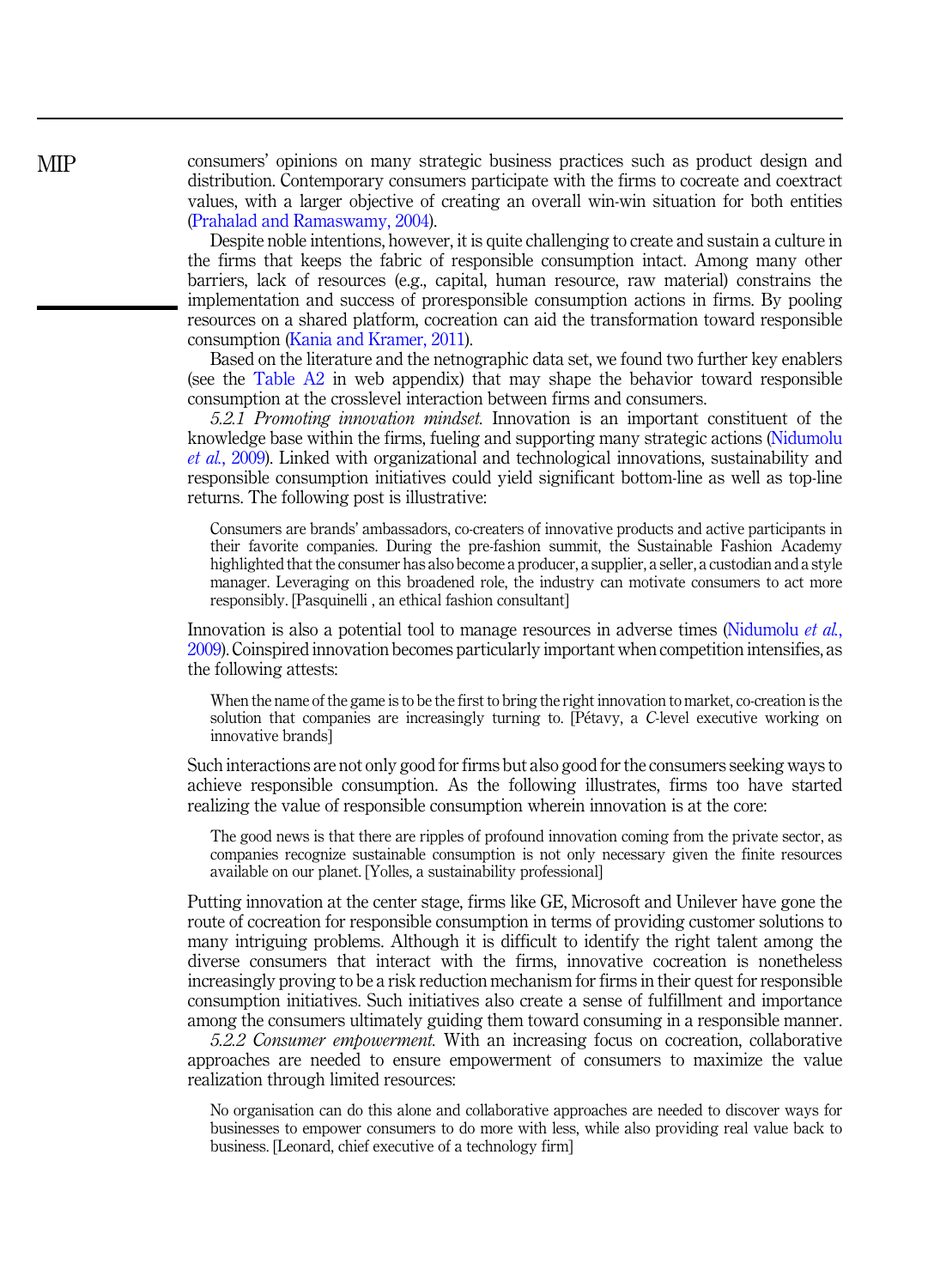Focusing narrowly on consumption, with broad dissemination of knowledge and Firms enabling information, there are increasing instances of empowered consumers who seek to intervene in the conceptualization, design and marketing of products and services (Shaw *et al.*, 2006), as the following illustrates:

Consumers are no longer willing to accept "off the shelf" targeting and mass-market products; they demand engagement with the companies they purchase from. Consumer co-creation is increasingly being used as a way to engage consumers and meet their desire to influence products. [Friedman, a sustainability blogger]

Consumer empowerment provides a sense of involvement to the consumers in the decisionmaking process in a variety of scenarios, leading to better decision-making and greater satisfaction (Koriat *et al.*, 1980). Based on this study, it appears that cocreation – i.e. all forms of coactive crosslevel collaborations between firms and their consumers – resonates well with the empowerment that the consumers need to express their viewpoints on critical issues like responsible consumption. Cocreation could be a key requirement to foster sustainable behavior, as the following attests:

In cluttered times, people are seeking simplicity and guidance ..... co-creation with customers – is needed if sustainable behaviour is to move into the mainstream and fundamentally change the way we live. [Davis, a brand consultant]

The online discourse on sustainable behavior leading to responsible consumption at the crosslevel of interaction between firms and consumers points to the increasing role of consumer voice and empowerment.

# 6. Theoretical contributions

We turn now to the theoretical lens of the expectancy–value theory of achievement motivation (Wigfield and Eccles, 2000). As per this theory, personal beliefs about ability to do well on a chosen activity and the extent of the value assigned to it drive the choice and performance in a specific situation (Atkinson, 1957; Wigfield and Eccles, 2000). The expectancies and values affect the achievement choice of the individuals, which in turn get affected by task-specific beliefs, the perceived problem in undertaking the task, individuals' goals and their affective memories (Wigfield and Eccles, 2000). This theoretical lens helps explain some of the responsible consumption behaviors in this study.

Consumers do not undertake some consumption choices, such as responsible consumption, because they remain unsure about deriving the real value of it. Firms also usually do not have the mechanism to ensure their consumers to behave in a desired normative way. If firms could ensure a mechanism to facilitate their consumers in progressing toward responsible consumption, the entire responsible consumption value chain may get a boost. Enablers identified in this study  $-$  i.e. choice editing, design intervention, addressing consumers' environmental identity, brand assurance, promoting innovation mindset and consumer empowerment – may help the firms in guiding their consumers toward responsible consumption by providing them a sense of reasonable belief about their actions. These enablers may reinforce the consumers' belief about the efficacy of their efforts and may result in accruing expected positive values such as responsible consumption (Burgess, 1992). Using the enablers identified in this study, firms may facilitate the socialization process of their consumers to achieve the goal of responsible consumption behavior.

Arnould (2007) discussed that issues like sustainability and responsible consumption are class-based narratives, and there are scalability issues too. Arnould (2007) states that "successful, progressive practices of citizenship 'should' take place through market-mediated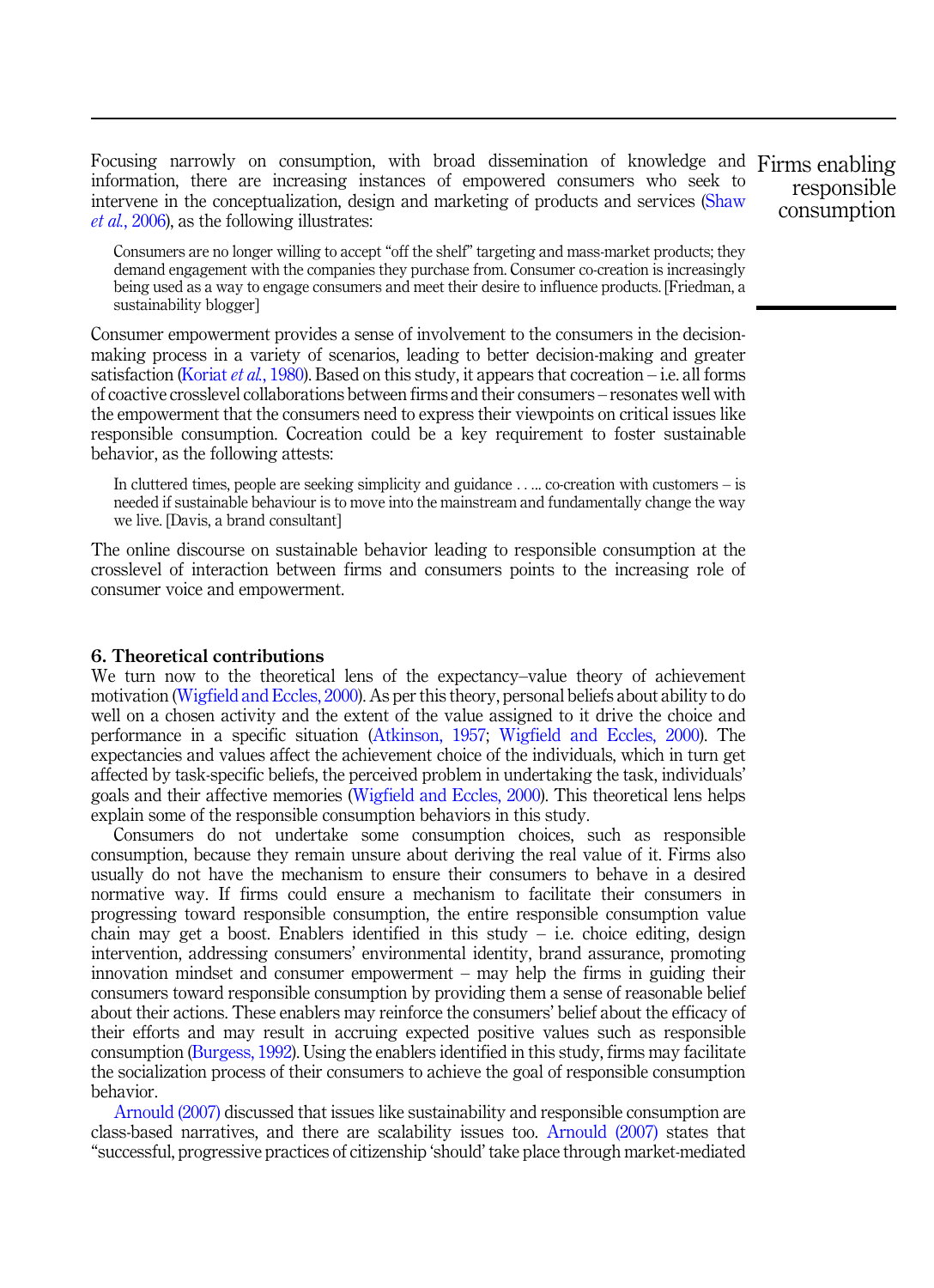forms in our culture because these are templates for action and understanding available to most people (p. 10)". We also believe that some of the findings of this study, in the form of enablers of behavior toward responsible consumption, point toward market-mediated templates for actions on the overall issue of SDGs.

# 7. Managerial and policy implications

The set of enablers identified in this study – both at the level of consumers and at the interactive crosslevel between firms and consumers – provides useful pointers to firms in devising their strategies to attain the goal of responsible consumption.

Consumers are crucial stakeholders. To attain SDGs, firms cannot detach themselves from consumers. The dyadic relationship between a firm and its consumers implies reciprocal expectations. The enablers of responsible consumption  $-$  i.e. choice editing, design intervention, addressing consumers' environmental identity and brand assurance – may also provide important cues to the firms in terms of their incorporation in a market-oriented strategy. Strategies for cocreation, for instance, could bestow a competitive edge to the firms that take initiatives like empowering the consumers and promoting the coinnovation mindset. We understand that implementation of the enablers like choice editing may evoke ethical issues in some specific cases; nonetheless it is an important enabler with the potential to alter the consumption behavior.

Some of the enablers of behavior toward responsible consumption such as consumer empowerment, promoting the innovation mindset and addressing the consumers' environmental identity also have significant public-policy implications. Just as firms can bring together different stakeholders such as managers and consumers via consumer empowerment, so can public policymakers. Via consumer empowerment, government agencies can engender trust and greater compliance. The enablers like choice editing at the level of consumers are more like imposing a behavioral policy guidance to adopt responsible consumption. If such a policy guidance works at the ground level, the overall utilization of the resources may turn to be more optimum.

# 8. Concluding observations, limitations and directions for future research

Rachel Carson (1962) urged us to cultivate humility toward the awesome wonders of nature. Her views continue to be relevant, well into the 21st century. The concept of humility resonates with that of self-disciplined behavior, which the notion of responsible consumption demands, and expects, from all its stakeholders.

To be humble, this study has some limitations. First, websites, online forums, blogs and social media discourses constitute the source of data. Some protected online platforms (a minority) do not grant permission to access their data. There is the possibility of missing out some relevant information in such cases. Second, there are some useful knowledge resources on the subject of this study but with limited or no discussion, and such resources could not be considered for a netnographic study. Third, as in any netnographic study, researchers have to rely entirely on textual data; and nontextual and visual nuances are lost.

The study opens avenues for future research. The expectancy–value theory of achievement motivation discussed in this study, given the enablers identified, needs to be researched, tested and deepened further. The field of responsible consumption is multilayered, and the theoretical underpinning offered here is a mere start. There is a potential for building alternate, holistic theory frames that cover not just the enablers of behaviors toward responsible consumption from consumers' perspective but also from the viewpoint of other stakeholders. If the enablers of the behaviors at all levels – primary producers, makers and packagers, distributors, buyers and end consumers – could be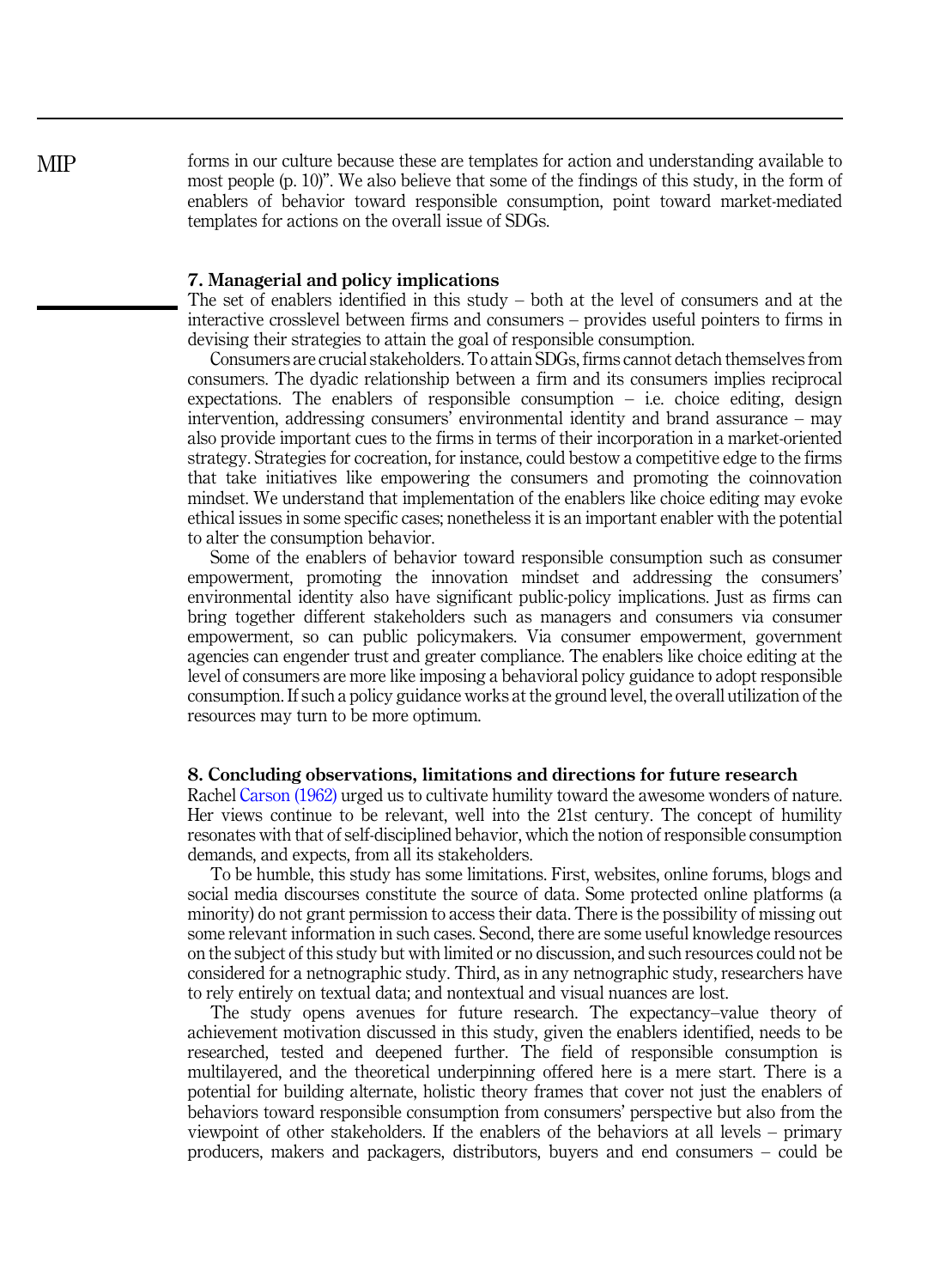understood in better ways, then public and private policy actions, as well as individual Firms enabling behaviors, could possibly be reshaped. It will also simultaneously provide overarching means to attain other SDGs. responsible consumption

# References

- Allen, J.B. and Ferrand, J.L. (1999), "Environmental locus of control, sympathy, and proenvironmental behavior a test of geller's actively caring hypothesis", *Environment and Behavior*, Vol. 31 No. 3, pp. 338-353.
- Arnould, E.J. (2007), "Should consumer citizens escape the market?", *The Annals of the American Academy of Political and Social Science*, Vol. 611 No. 1, pp. 96-111.
- Atkinson, J.W. (1957), "Motivational determinants of risk-taking behavior", *Psychological Review*, Vol. 64, p. 359.
- Bandura, A. (1986), "The explanatory and predictive scope of self-efficacy theory", *Journal of Social and Clinical Psychology*, Vol. 4 No. 3, pp. 359-373.
- Beck, U. and Beck-Gernsheim, E. (2004), "Families in a runaway world", in Scott, J., Treas, J. and Richards, M. (Eds), *The Blackwell Companion to the Sociology of Families*, Blackwell Publishing, Malden, MA.
- Black, J.S., Stern, P.C. and Elworth, J.T. (1985), "Personal and contextual influences on household energy adaptations", *Journal of Applied Psychology*, Vol. 70 No. 1, pp. 3-21.
- Burgess, S.M. (1992), "Personal values and consumer research: an historical perspective", *Research in Marketing*, Vol. 11 No. 1, pp. 35-79.
- Carson, R. (1962), *Silent Spring*, Fawcett Publications, Greenwich, Connecticut.
- Carù, A. and Cova, B. (2008), "Small versus big stories in framing consumption experiences", *Qualitative Market Research: An International Journal*, Vol. 11 No. 2, pp. 166-176.
- Cottam, H. and Leadbeater, C. (2004), *RED Paper 01: Health: Co-creating Services*, Design Council, London.
- Cova, B., Dalli, D. and Zwick, D. (2011), "Critical perspectives on consumers' role as 'producers': broadening the debate on value co-creation in marketing processes", *Marketing Theory*, Vol. 11 No. 3, pp. 231-241.
- Dietz, T., Stern, P.C. and Guagnano, G.A. (1998), "Social structural and social psychological bases of environmental concern", *Environment and Behavior*, Vol. 30 No. 4, pp. 450-471.
- Driscoll, C. and Starik, M. (2004), "The primordial stakeholder: advancing the conceptual consideration of stakeholder status for the natural environment", *Journal of Business Ethics*, Vol. 49 No. 1, pp. 55-73.
- Elliott, R. and Jankel-Elliott, N. (2003), "Using ethnography in strategic consumer research", *Qualitative Market Research: An International Journal*, Vol. 6 No. 4, pp. 215-223.
- Fielding, K.S., McDonald, R. and Louis, W.R. (2008), "Theory of planned behaviour, identity and intentions to engage in environmental activism", *Journal of Environmental Psychology*, Vol. 28 No. 4, pp. 318-326.
- Giesler, M. and Veresiu, E. (2014), "Creating the responsible consumer: moralistic governance regimes and consumer subjectivity", *Journal of Consumer Research*, Vol. 41 No. 3, pp. 840-857.
- Grimmer, Martin and Miles, M.P. (2017), "With the best of intentions: a large sample test of the intention-behaviour gap in pro-environmental consumer behaviour", *International Journal of Consumer Studies*, Vol. 41 No. 1, pp. 2-10.
- Holsti, O.R. (1969), *Content Analysis for the Social Sciences and Humanities*, Addison-Wesley, Reading, MA.
- Jones, P., Clarke-Hill, C., Comfort, D. and Hillier, D. (2008), "Marketing and sustainability", *Marketing Intelligence & Planning*, Vol. 26 No. 2, pp. 123-130.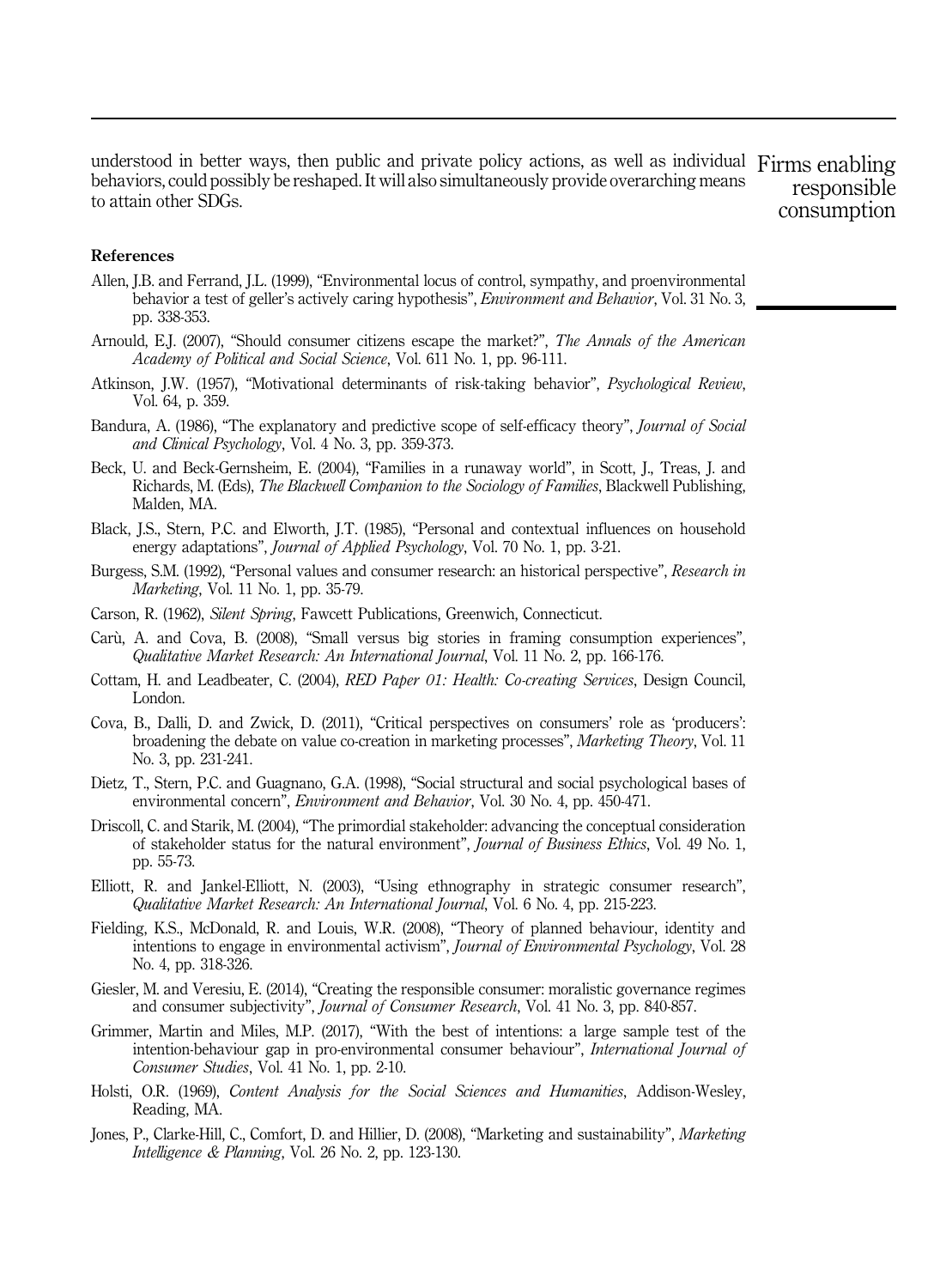- Kahneman, D. and Tversky, A. (1979), "Prospect theory: an analysis of decision under risk", *Econometrica: Journal of the Econometric Society*, Vol. 47, pp. 263-291.
- Kals, E., Schumacher, D. and Montada, L. (1999), "Emotional affinity toward nature as a motivational basis to protect nature", *Environment and Behavior*, Vol. 31 No. 2, pp. 178-202.
- Kania, J. and Kramer, M. (2011), "Collective impact", *Stanford Social Innovation Review*, Vol. 9 No. 1, pp. 36-41.
- Kiatkawsin, K. and Han, H. (2017), "Young travelers' intention to behave pro-environmentally: merging the value-belief-norm theory and the expectancy theory", *Tourism Management*, Vol. 59 No. 2, pp. 76-88.
- Koriat, A., Lichtenstein, S. and Fischhoff, B. (1980), "Reasons for confidence", *Journal of Experimental Psychology: Human Learning and Memory*, Vol. 6 No. 2, pp. 107-118.
- Kozinets, R.V. (2002), "The field behind the screen: using netnography for marketing research in online communities", *Journal of Marketing Research*, Vol. 39 No. 1, pp. 61-72.
- Kumar, B. (2016), "Factors affecting adoption of green products among youths: a conceptual framework based on evidence from India", *International Journal of Indian Culture and Business Management*, Vol. 13 No. 1, pp. 111-126.
- Kumar, B. and Dholakia, N. (2016), "Toward pro-sustainability actions: a macro-behavioral perspective", in *Marketing in and for a Sustainable Society*, Emerald Group Publishing, Bingley, pp. 169-192.
- Kumar, B., Manrai, A.K. and Manrai, L.A. (2017), "Purchasing behaviour for environmentally sustainable products: a conceptual framework and empirical study", *Journal of Retailing and Consumer Services*, Vol. 34, pp. 1-9.
- Langer, R. and Beckman, S.C. (2005), "Sensitive research topics: netnography revisited", *Qualitative Market Research: An International Journal*, Vol. 8 No. 2, pp. 189-203.
- Latour, B. (1992), "Where are the missing masses? The sociology of a few mundane artifacts", in Bijker, W.E. and Laws, J. (Eds), *Shaping Technology/Building Society: Studies in Sociotechnical Change*, MIT Press, Cambridge, MA.
- Le Blanc, D. (2015), "Towards integration at last? The sustainable development goals as a network of targets", *Sustainable Development*, Vol. 23 No. 3, pp. 176-187.
- Leary, M.R. and Baumeister, R.F. (2000), "The nature and function of self-esteem: sociometer theory", in Zanna, M.P. (Ed.), *Advances in Experimental Social Psychology*, Academic Press, San Diego, CA, Vol. 32, pp. 2-51.
- Lincoln, Y.S. and Guba, E.G. (1985), *Naturalist Inquiry*, Sage, Beverly Hills, CA.
- Maclaran, P. and Catterall, M. (2002), "Researching the social web: marketing information from virtual communities", *Marketing Intelligence and Planning*, Vol. 20 No. 6, pp. 319-326.
- McCormick, M., Bielefeldt, A.R., Swan, C.W. and Paterson, K.G. (2015), "Assessing students' motivation to engage in sustainable engineering", *International Journal of Sustainability in Higher Education*, Vol. 16 No. 2, pp. 136-154.
- Midden, C.J., Kaiser, F.G. and Teddy McCalley, L. (2007), "Technology's four roles in understanding individuals' conservation of natural resources", *Journal of Social Issues*, Vol. 63 No. 1, pp. 155-174.
- Morgan, M. (2012), "How responsible should brands be in driving sustainability and changing consumer behaviour?", available at: https://www.ketchum.com/how-responsible-should-brandsbe-in-driving-sustainability-and-changing-consumer-behaviour/.
- Murray, S.L., Holmes, J.G. and Collins, N.L. (2006), "Optimizing assurance: the risk regulation system in relationships", *Psychological Bulletin*, Vol. 132 No. 5, pp. 641-666.
- Nidumolu, R., Prahalad, C.K. and Rangaswami, M.R. (2009), "Why sustainability is now the key driver of innovation", *Harvard Business Review*, Vol. 87 No. 9, pp. 56-64.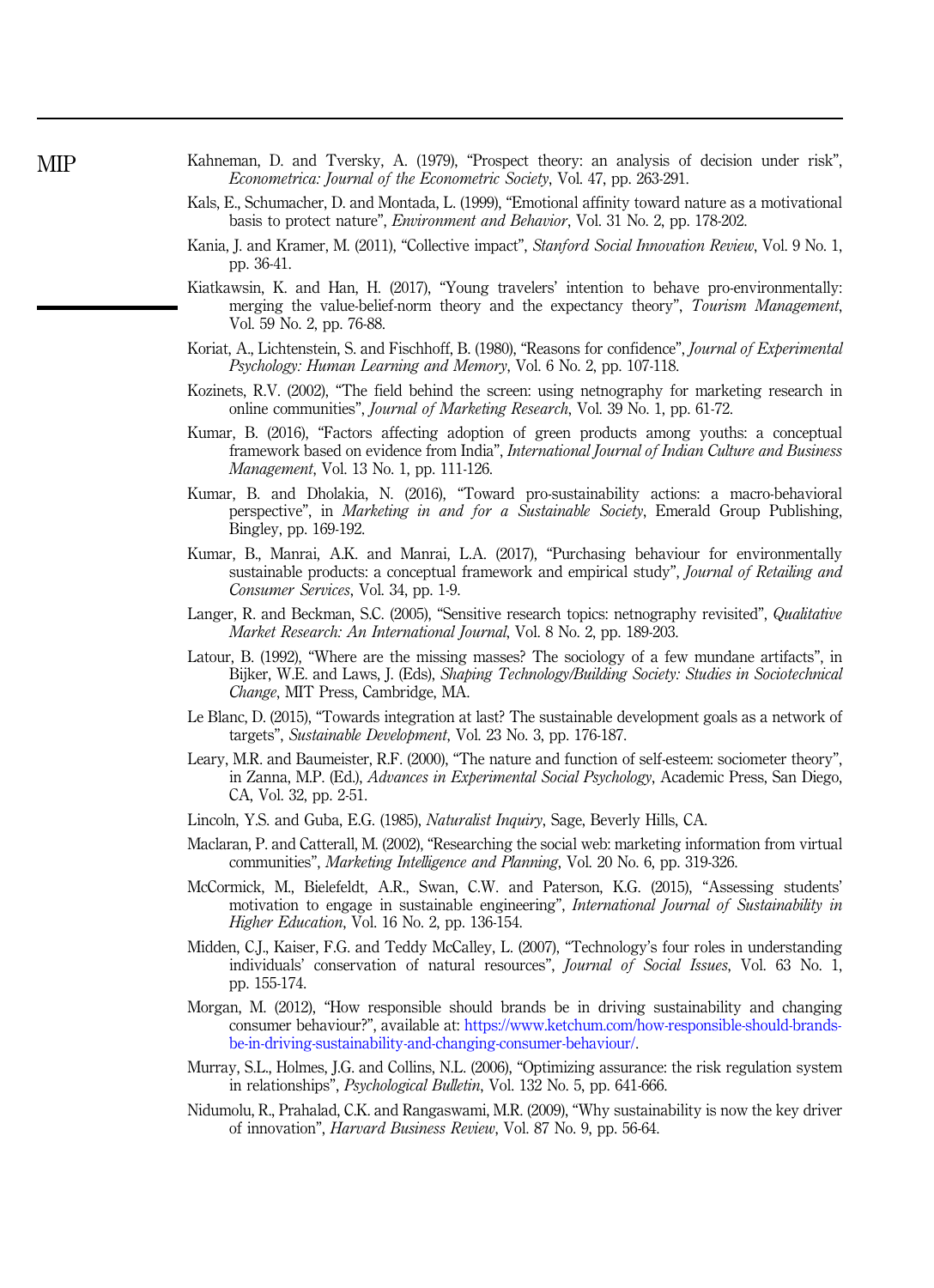- Penaloza, L. and Price, L.L. (1993), "Consumer resistance: a conceptual overview", in McAlister, L. and Firms enabling Rothschild, M.L. (Eds), *NA-Advances in Consumer Research Volume 20*, Association for Consumer Research, Provo, UT, pp. 123-128.
- Phipps, M., Ozanne, L.K., Luchs, M.G., Subrahmanyan, S., Kapitan, S., Catlin, J.R., Gau, R., Naylor, R.W., Rose, R.L., Simpson, B. and Weaver, T. (2013), "Understanding the inherent complexity of sustainable consumption: a social cognitive framework", *Journal of Business Research*, Vol. 66 No. 8, pp. 1227-1234.
- Prahalad, C.K. and Ramaswamy, V. (2004), "Co-creation experiences: the next practice in value creation", *Journal of Interactive Marketing*, Vol. 18 No. 3, pp. 5-14.
- Quazi, A., Amran, A. and Nejati, M. (2016), "Conceptualizing and measuring consumer social responsibility: a neglected aspect of consumer research", *International Journal of Consumer Studies*, Vol. 40 No. 1, pp. 48-56.
- Robert, K.W., Parris, T.M. and Leiserowitz, A.A. (2005), "What is sustainable development? Goals, indicators, values, and practice", *Environment: Science and Policy for Sustainable Development*, Vol. 47 No. 3, pp. 8-21.
- Roberts, J.A. (1993), "Sex differences in socially responsible consumers' behavior", *Psychological Reports*, Vol. 73 No. 1, pp. 139-148.
- Scheyvens, R., Banks, G. and Hughes, E. (2016), "The private sector and the SDGs: the need to move beyond 'business as usual'", *Sustainable Development*, Vol. 24 No. 6, pp. 371-382.
- Shaw, D. and Newholm, T. (2002), "Voluntary simplicity and the ethics of consumption", *Psychology and Marketing*, Vol. 19 No. 2, pp. 167-185.
- Shaw, D., Newholm, T. and Dickinson, R. (2006), "Consumption as voting: an exploration of consumer empowerment", *European Journal of Marketing*, Vol. 40 Nos 9-10, pp. 1049-1067.
- Skinner, B.F. (1953), *Science and Human Behavior*, Simon and Schuster, New York, NY.
- Spiggle, S. (1994), "Analysis and interpretation of qualitative data in consumer research", *Journal of Consumer Research*, Vol. 21 No. 3, pp. 491-503.
- Stafford-Smith, M., Griggs, D., Gaffney, O., Ullah, F., Reyers, B., Kanie, N., Stigson, B., Shrivastava, P., Leach, M. and O'Connell, D. (2017), "Integration: the key to implementing the sustainable development goals", *Sustainability Science*, Vol. 12 No. 6, pp. 911-919.
- Stern, P.C., Dietz, T., Abel, T.D., Guagnano, G.A. and andKalof, L. (1999), "A value-belief-norm theory of support for social movements: the case of environmentalism", *Human Ecology Review*, Vol. 6 No. 2, pp. 81-97.
- Stets, J.E. and Biga, C.F. (2003), "Bringing identity theory into environmental sociology", *Sociological Theory*, Vol. 21 No. 4, pp. 398-423.
- Stokols, D. (1992), "Establishing and maintaining healthy environments: toward a social ecology of health promotion", *American Psychologist*, Vol. 47 No. 1, pp. 6-22.
- Strauss, A. and Corbin, J.M. (1990), "Grounded theory research: procedures, canons, and evaluative criteria", *Qualitative Sociology*, Vol. 13 No. 1, pp. 3-21.
- Tashman, P. and Raelin, J. (2013), "Who and what really matters to the firm: moving stakeholder salience beyond managerial perceptions", *Business Ethics Quarterly*, Vol. 23 No. 4, pp. 591-616.
- Thieme, J., Royne, M., Jha, S., Levy, M. and Barnes McEntee, W. (2015), "Factors affecting the relationship between environmental concern and behaviors", *Marketing Intelligence and Planning*, Vol. 33 No. 5, pp. 675-690.
- Thøgersen, J. and Zhou, Y. (2012), "Chinese consumers' adoption of a 'green' innovation–the case of organic food", *Journal of Marketing Management*, Vol. 28 Nos 3-4, pp. 313-333.
- Thompson, C.J. and Arsel, Z. (2004), "The Starbucks brandscape and consumers'(anticorporate) experiences of glocalization", *Journal of Consumer Research*, Vol. 31 No. 3, pp. 631-642.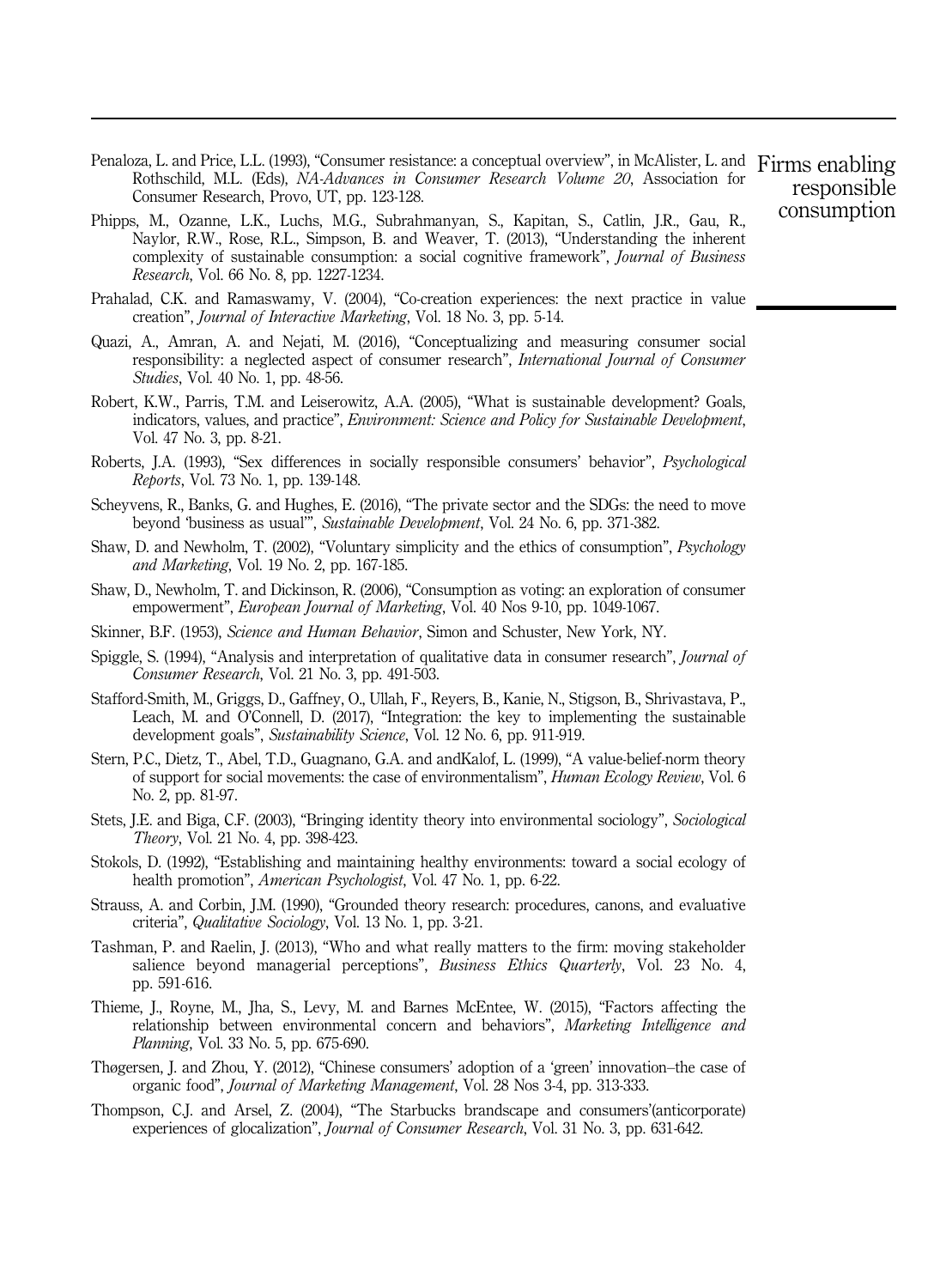- Tromp, N., Hekkert, P. and Verbeek, P.P. (2011), "Design for socially responsible behavior: a classification of influence based on intended user experience", *Design Issues*, Vol. 27 No. 3, pp. 3-19.
- Vargo, S.L. and Lusch, R.F. (2004), "Evolving to a new dominant logic for marketing", *Journal of Marketing*, Vol. 68 No. 1, pp. 1-17.
- Vivek, S.D., Beatty, S.E., Dalela, V. and Morgan, R.M. (2014), "A generalized multidimensional scale for measuring customer engagement", *Journal of Marketing Theory and Practice*, Vol. 22 No. 4, pp. 401-420.
- Waldman, D.A., Bass, B.M. and Yammarino, F.J. (1990), "Adding to contingent-reward behavior the augmenting effect of charismatic leadership", *Group and Organization Management*, Vol. 15 No. 4, pp. 381-394.
- Ward, S. and Robertson, S.T. (1973), "Consumer behavior research: promise and prospects", in Ward, S. and Robertson, T.S. (Eds), *Consumer Behavior: Theoretical Sources*, Prentice-Hall, Englewood Cliffs, pp. 3-42.
- Wigfield, A. (1994), "Expectancy-value theory of achievement motivation: a developmental perspective", *Educational Psychology Review*, Vol. 6 No. 1, pp. 49-78.
- Wigfield, A. and Eccles, J.S. (2000), "Expectancy–value theory of achievement motivation", *Contemporary Educational Psychology*, Vol. 25 No. 1, pp. 68-81.

#### Further reading

- Corner, A. (2012), "Promoting sustainable behaviour means more than clever slogans", available at: https://www.theguardian.com/sustainable-business/blog/promoting-sustainable-behaviour-clever.
- Corner, A. (2013), "Sustainable behavior change campaigns: messy, complex, critical", available at: https://www.csrwire.com/blog/posts/777-sustainable-behavior-change-campaigns-messy-comple x-critical.
- Davis, M. (2011), "Consumers put firms under pressure to lead the way in sustainable living", available at: https://www.theguardian.com/sustainable-business/consumer-behaviour-companie s-sustainable-living.
- Drew, P. (2013), "What can 2012's biggest sustainability stories tell us about 2013?", available at: https://www.theguardian.com/sustainable-business/2012-biggest-sustainability-stories-climate?  $intcmp=122,\frac{9}{2004}/01/2013.$
- Friedman, Z. (2013), "Co-creation as a consumer empowerment strategy", available at: http:// viewpoints.io/entry/co-creation-as-a-consumer-empowerment-strategy.
- GuyPChampniss (2011), "Comments on the article titled talk point: could less choice be better for the consumer?", available at: https://profile.theguardian.com/user/id/2135100?page=1.
- Johnson, S. (2013), "The future of sustainability is design, not communications", available at: https:// sustainablebrands.com/read/marketing-and-comms/the-future-of-sustainability-is-design-not-com munication.
- Krantz, R. (2012), "Comments on the article titled promoting sustainable behaviour means more than clever slogans", available at: https://profile.theguardian.com/user/id/10094644?page=1.
- Kuenkel, P. (2012), "A new way forward in collective leadership?", available at: https://www. theguardian.com/sustainable-business/blog/collective-leadership-impact-sustainability.
- Leonard, S. (2011), "Sustainability is not only good business it's a growth strategy", available at: https://www.theguardian.com/sustainable-business/ibm-survey-consumer-behaviour.
- Locton, D. (2013), "Design for sustainability: making green behaviour easy", available at: https://www. theguardian.com/sustainable-business/design-sustainability-green-behaviour#comments.
- Pasquinelli, I. (2012), "Sustainability and fashion: where are we now?", available at: https://www. theguardian.com/sustainable-business/sustainability-copenhagen-fashion-summit.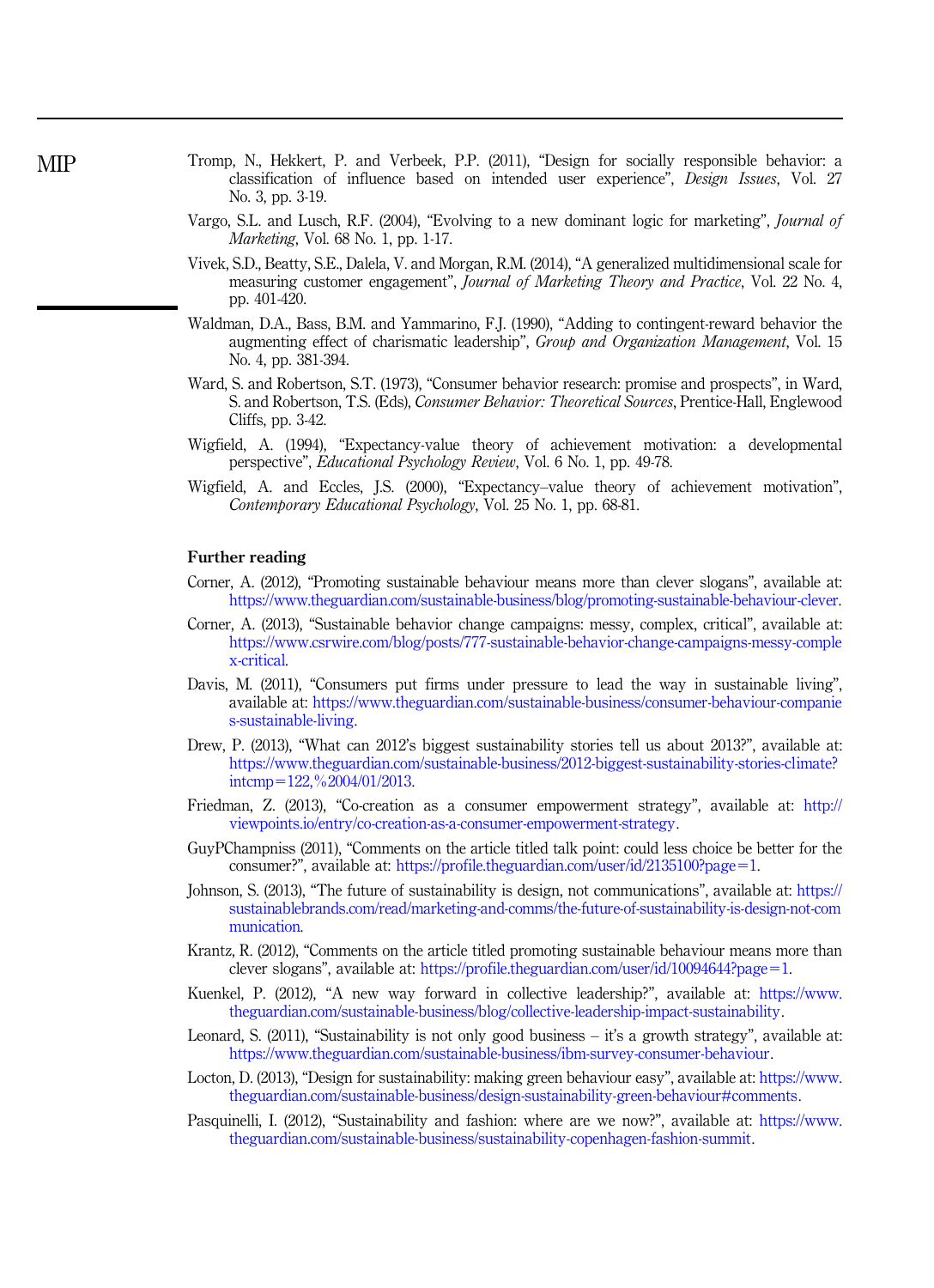- Pétavy, F. (2012), "The consumer the unsung hero of the creative industry", available at: https:// Firms enabling www.theguardian.com/media-network/media-network-blog/2012/jun/27/consumer-unsung-hero-c reative-industry. responsible consumption
- Shea, L. (2011), *The Three Ps of Behaviour Marketing or How Brands Will Save the World*, available at: https://www.theguardian.com/sustainable-business/behaviour-change-marketing-brands.
- Shea, L. (2012), "Which brands could save the world?", available at: https://www.theguardian.com/ sustainable-business/planet-brands-save-the-world.
- Solitaire (2012), *Comments on the Article Titled Promoting Sustainable Behaviour Means More than Clever Slogans*, available at: https://profile.theguardian.com/user/id/2734741?page=4.
- Townsend, S. (2018), *88% of Consumers Want You to Help Them Make A Difference*, available at: https://www.forbes.com/sites/solitairetownsend/2018/11/21/consumers-want-you-to-help-them-ma ke-a-difference/#6c93f06c6954.
- Yolles, I. (2012), "To increase sustainable consumption, show people what's in it for them", available at: https://www.fastcompany.com/2679238/to-increase-sustainable-consumption-show-peoplewhats-in-it-for-them.

#### Corresponding author

Bipul Kumar can be contacted at: bipulk@iimidr.ac.in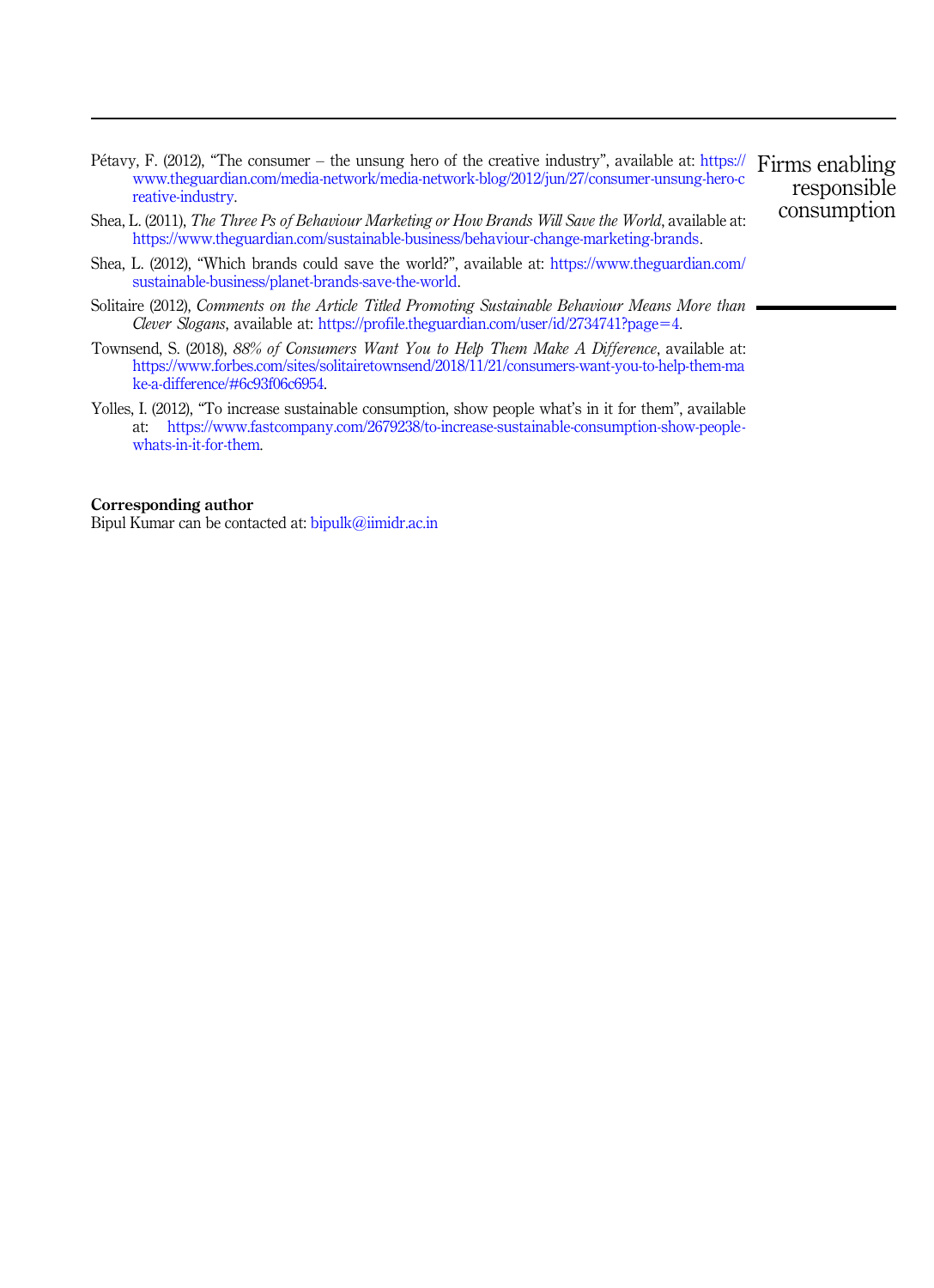| <b>IATIL</b>                                                                                                                                    |                                                | <b>Web Appendix</b>                                                                                                                                                                                                                                                                                                                                                                                                                                                                                                                                                                                                                                                                                                                                                                                                                         |                                                                                                                                                                                                                                                                                                                                                                 |                                                                                                                                                                                                                                                                                                                                                                                                                                                                                                                                                                                                                                                                                                                           |                                |
|-------------------------------------------------------------------------------------------------------------------------------------------------|------------------------------------------------|---------------------------------------------------------------------------------------------------------------------------------------------------------------------------------------------------------------------------------------------------------------------------------------------------------------------------------------------------------------------------------------------------------------------------------------------------------------------------------------------------------------------------------------------------------------------------------------------------------------------------------------------------------------------------------------------------------------------------------------------------------------------------------------------------------------------------------------------|-----------------------------------------------------------------------------------------------------------------------------------------------------------------------------------------------------------------------------------------------------------------------------------------------------------------------------------------------------------------|---------------------------------------------------------------------------------------------------------------------------------------------------------------------------------------------------------------------------------------------------------------------------------------------------------------------------------------------------------------------------------------------------------------------------------------------------------------------------------------------------------------------------------------------------------------------------------------------------------------------------------------------------------------------------------------------------------------------------|--------------------------------|
|                                                                                                                                                 | Second order themes and first order categories | choose. Choice places a considerable cognitive load on us, which not only soaks up a<br>A1. The citizen does not need to be engaged on every purchase or behavior, for that<br>sustainability strategy is a good case, committing to offering only LED lights and<br>energy efficient induction stoves by 2016. [Krantz, an environmental commentator]<br>lot of time but it also makes you less open to appeals for altruism and pro social<br>would be overwhelming, but we then need to accept the role of choice editing in<br>A2. We should certainly reduce choice - and reduce the onus on consumers to<br>making some decisions on behalf of the consumer. Ikea's recently launched<br>behavior. [GuyPChampniss, an environmental commentator]<br>(1) Second-order theme: limitation of choices and behavior<br>Representative data | B1. Behaviour change interventions also run from the direct (choice editing) to the<br>impact of selling only LED lights than to measure the impact of a campaign to<br>indirect (persuasion). To reflect choice editing point - it's easier to measure the<br>switch those lights out when you leave a room. [Solitaire, a blogger on<br>environmental issues] | than plant messages in consumers' heads. Ultimately, we need to design products,<br>communicate it; empower rather than persuade; build value in people's lives, rather<br>services and environments, rather than craft messages, images and campaigns.<br>A2. Culturally, sustainability is still a scientific issue and all-too-often remains<br>framed by implicit scientific concepts, if not explicit scientific terminology.<br>A1. We will all realise that we must enable behavior change, rather than<br>Johnson, a behavior change and sustainability professional<br>Johnson, a behavior change and sustainability professional<br>(2) Second-order theme: design-aided behavior change<br>Representative data | $_{\footnotesize (continued)}$ |
| Table A1.<br>Representative<br>interpretive analysis to<br>arrive at dimensions,<br>themes, categories and<br>data at the level of<br>consumers |                                                | Aggregate theoretical dimension: choice editing<br>force a needed behaviour<br>First-order category<br>A. Limited option may<br>а                                                                                                                                                                                                                                                                                                                                                                                                                                                                                                                                                                                                                                                                                                           | B. Restricting the unnecessary choices may guide consumers toward a<br>particular decision                                                                                                                                                                                                                                                                      | based empowerment for behavior change<br>Aggregate theoretical dimension: design intervention<br>First-order category<br>A. Scientifically design<br>$\mathfrak{D}% _{T}=\mathfrak{D}_{T}\!\left( a,b\right) ,\ \mathfrak{D}_{T}=C_{T}\!\left( a,b\right) ,$                                                                                                                                                                                                                                                                                                                                                                                                                                                              |                                |

MIP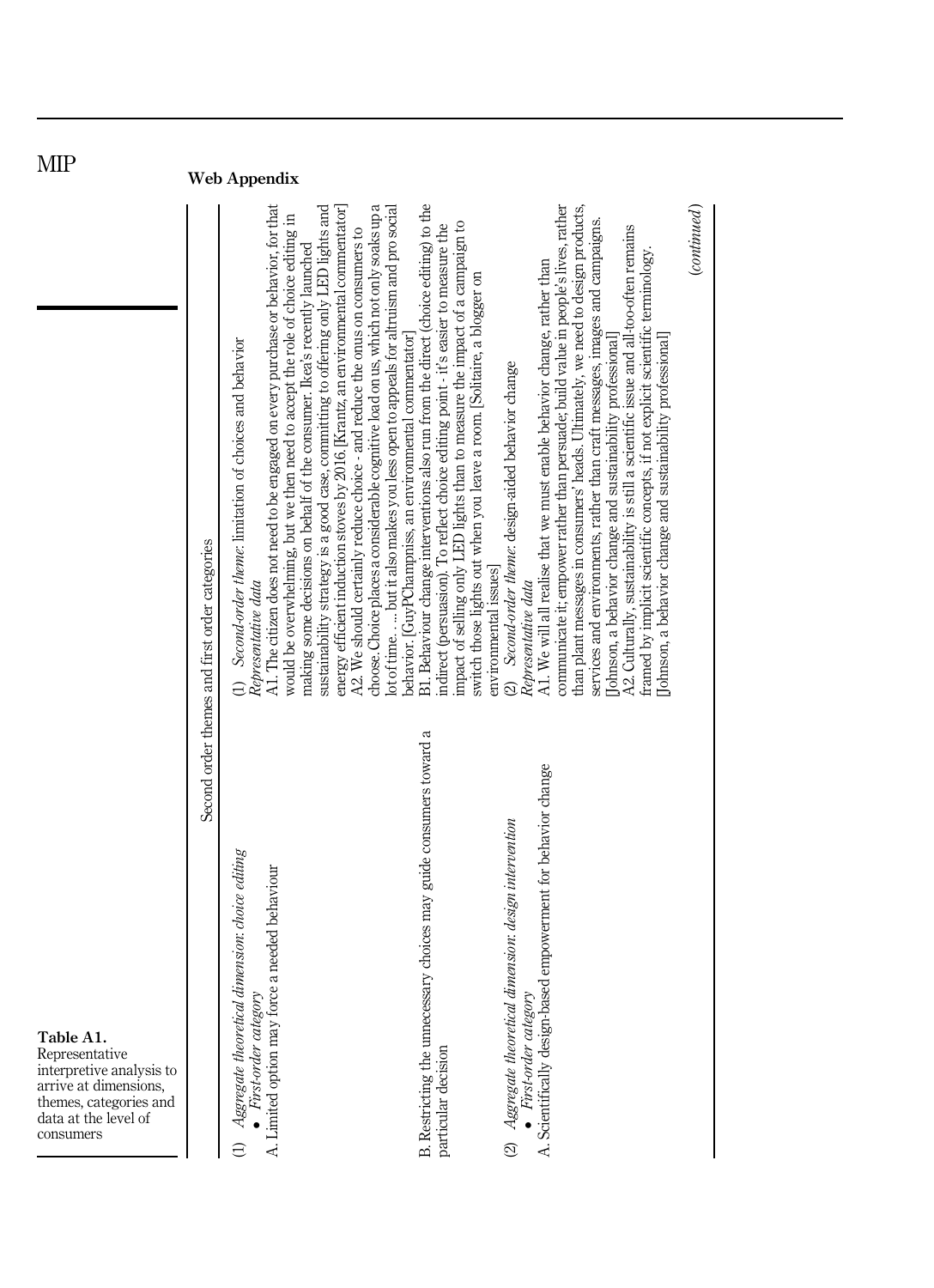|                                                |                                                                                                                                                                                                                                                                                                                                                                                                                                                                                                                                                                                                                                                                                                                                                                                                                                               |                                                                                                                                                                                                                                                                                                                                                                                                                                                                                 |                                                                                                                                                                                                                                                                                                                                                                                                     | Firms enabling<br>responsible<br>consumption |
|------------------------------------------------|-----------------------------------------------------------------------------------------------------------------------------------------------------------------------------------------------------------------------------------------------------------------------------------------------------------------------------------------------------------------------------------------------------------------------------------------------------------------------------------------------------------------------------------------------------------------------------------------------------------------------------------------------------------------------------------------------------------------------------------------------------------------------------------------------------------------------------------------------|---------------------------------------------------------------------------------------------------------------------------------------------------------------------------------------------------------------------------------------------------------------------------------------------------------------------------------------------------------------------------------------------------------------------------------------------------------------------------------|-----------------------------------------------------------------------------------------------------------------------------------------------------------------------------------------------------------------------------------------------------------------------------------------------------------------------------------------------------------------------------------------------------|----------------------------------------------|
| Second order themes and first order categories | B1. In the future, those brands that take the lead, engage the consumers and drive<br>cleaning, entertainment, and so on. If we (as designers) can offer people solutions to<br>the growth will be those that understand sustainability as a design challenge, rather<br>sustainably, then I reckon it's possible to replace the existing model through being<br>than a communications problem. [Johnson, a behavior change and sustainability<br>B2. People do not set out to 'use energy' or 'generate waste'. It's a side effect of<br>solving everyday problems, meeting needs for warmth, comfort, light, cooking,<br>these needs in ways which a) are better for them in some way, and b) do so<br>(3) Second-order theme: environment as the reflection of self<br>better. [Locton, a columnist on sustainable design]<br>professional | more than just pay lip service to tackling climate change - is to nurture and develop<br>A1. The key to promoting meaningful changes in sustainable behavior - that do<br>environment, the chance that they will engage in other sustainable behaviours is<br>A2. If people begin to think of themselves as someone who does things for the<br>a sense of environmental identity or citizenship. [Corner, a sustainability and<br>climate change expert]<br>Representative data | (continued)<br>responsibility and identity should be at the heart of any sustainability campaign.<br>B1. Most people do not have a social network with sustainability at its core, but<br>working to develop a group - rather than individual - sense of environmental<br>much higher. [Corner, a sustainability and climate change expert]<br>[Corner, a sustainability and climate change expert] |                                              |
|                                                | Aggregate theoretical dimension: addressing consumers' environmental<br>B. Design-based consumer engagement for sustainability behavior<br>$\odot$                                                                                                                                                                                                                                                                                                                                                                                                                                                                                                                                                                                                                                                                                            | A. Treating oneself in reciprocal relation with natural environment may<br>affect sustainability behaviour<br>$\bullet$ First-order category<br>identity                                                                                                                                                                                                                                                                                                                        | B. Relating oneself with environment even at the group level may help in<br>sustainability                                                                                                                                                                                                                                                                                                          | Table A1.                                    |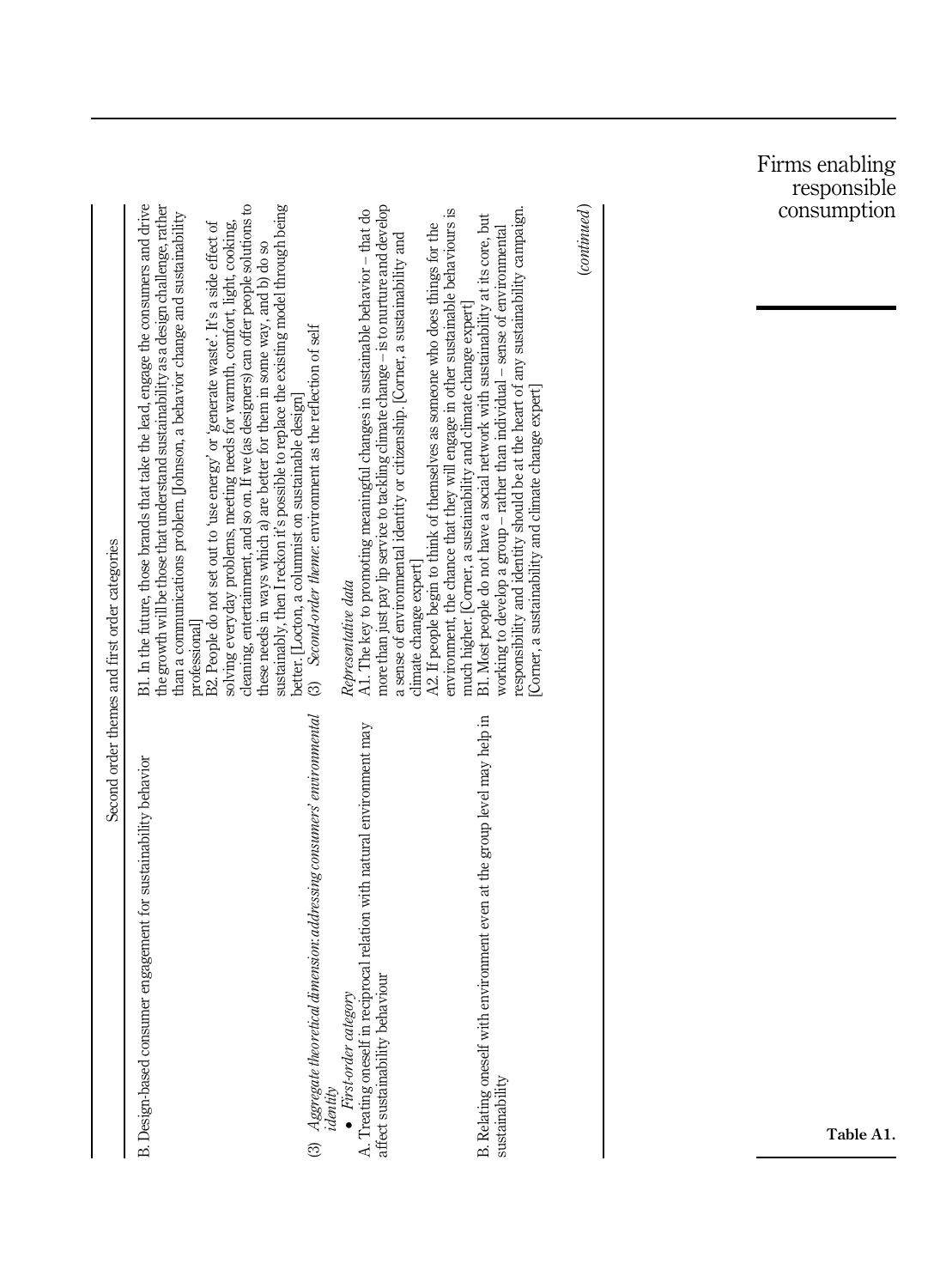|           | Second order themes and first order categories | A1. Brands need to become "transformational" instead of "transactional" by selling<br>B2. In some ways, this is the easiest form of behaviour change for brands to engage<br>B1. Brands influence our behaviours, our aspirations, our insecurities and even our<br>From Unilever's work on shower behaviours to L'OREAL's Hairdressers Against<br>A2. Some brands are already "leveraging" their power to change our behaviours.<br>in. All it requires is a brand to show sustainable behaviours (in the background)<br>AIDS, Patagonia's Don't Buy This Jacket to Max Burger's carbon labeled menu.<br>definition of success and happiness.  Bold, brave and compelling campaigns<br>(4) Second-order theme: Brands as a precursor of responsible consumption<br>There's increasing proof that brands can shift consumer habits. [Shea, a<br>when advertising their mainstream product (in the foreground) [Shea, A<br>abound across platforms, proving how aligned companies are with the<br>new environmental and pro-social values of millennials. [Townsend, a<br>"something of social value". [Morgan, A CSR professional]<br>sustainability communication expert]<br>sustainability communication expert<br>sustainability professional<br>Representative data<br>behavior |
|-----------|------------------------------------------------|-------------------------------------------------------------------------------------------------------------------------------------------------------------------------------------------------------------------------------------------------------------------------------------------------------------------------------------------------------------------------------------------------------------------------------------------------------------------------------------------------------------------------------------------------------------------------------------------------------------------------------------------------------------------------------------------------------------------------------------------------------------------------------------------------------------------------------------------------------------------------------------------------------------------------------------------------------------------------------------------------------------------------------------------------------------------------------------------------------------------------------------------------------------------------------------------------------------------------------------------------------------------------------------|
| Table A1. |                                                | B. Brands may change the behavior with the right set of communication<br>A. Brands can help consumers to transform and change their behavior<br>(4) Aggregate theoretical dimension: brand assurance<br>$\bullet$ First-order category                                                                                                                                                                                                                                                                                                                                                                                                                                                                                                                                                                                                                                                                                                                                                                                                                                                                                                                                                                                                                                              |

MIP